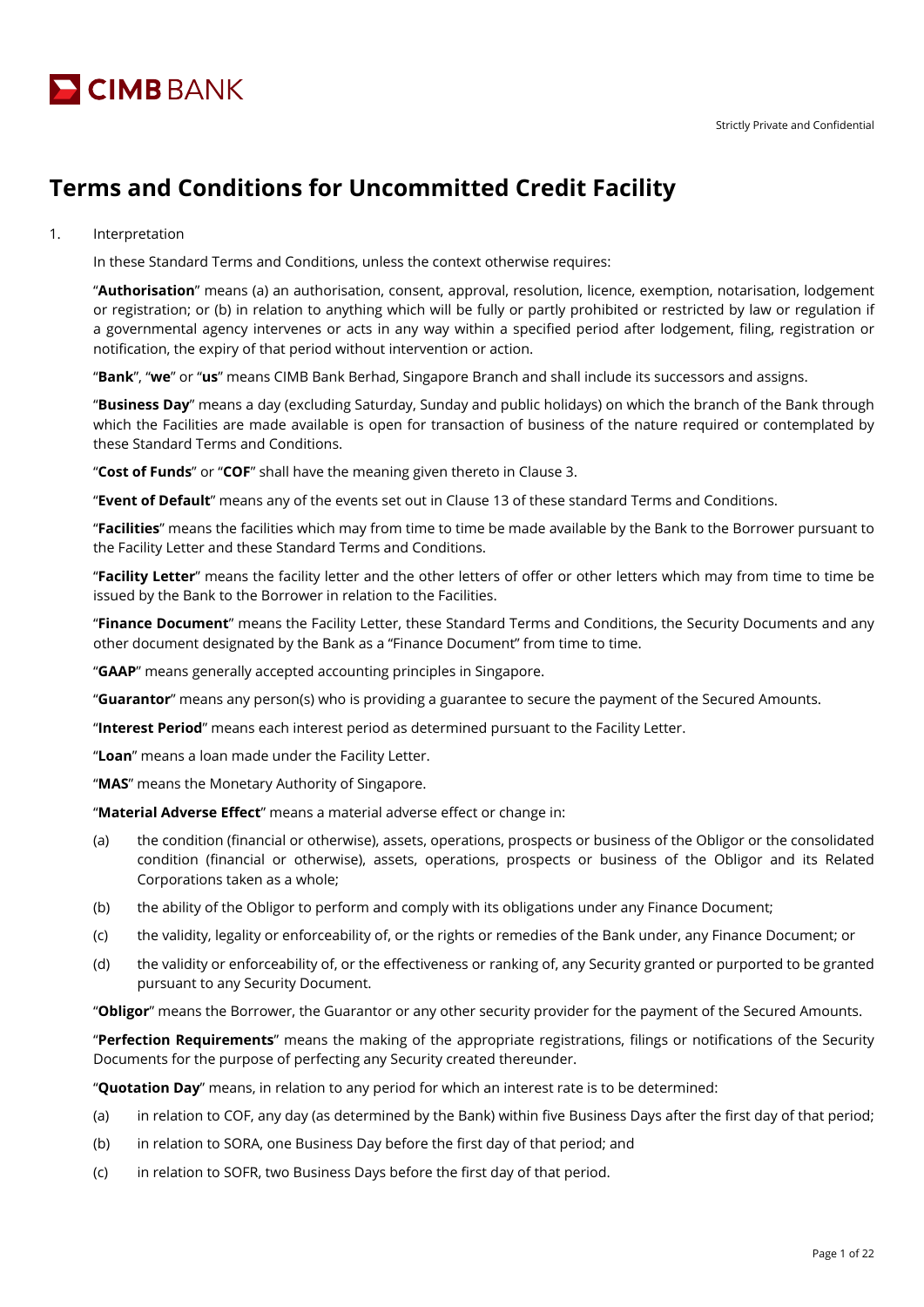

"**Regulatory Requirements**" means the terms and conditions prescribed by or stipulated in the directives, guidelines, circulars, notes, directions, requests, requirements, orders, rules, rulings and/or regulations (in each case, whether or not having the force of law) that are or may from time to time be issued by the Monetary Authority of Singapore and/ or any other persons or body having authority or jurisdiction over the Bank.

"**Related Corporations**" means related corporations as defined in section 6 of the Companies Act 1967.

"**S\$**" or "**SGD**" or "**Singapore Dollars**" means the lawful currency of Singapore.

"**Secured Amounts**" means the aggregate of:

- (a) all monies whatsoever (including but not limited to principal, interest, commission, charges, fees and costs), whether present or future, actual or contingent, outstanding or payable or agreed to be payable by the Borrower or any other Obligor (whether solely or jointly with another) from time to time or which the Bank may from time to time become liable to pay;
- (b) all liabilities and obligations whether present or future, actual or contingent:
	- (i) for the repayment or payment of any monies by the Borrower or any other Obligor from time to time; and/or
	- (ii) which the Bank may from time to time incur (including but not limited to any liability or obligation arising from or incurred under any guarantee, indemnity, undertaking or other agreement or instrument);

in respect of or arising from the Facilities and/or any other security document in connection with the Facilities or these Standard Terms and Conditions.

"**Security**" means a mortgage, charge, pledge, lien or other security interest securing any obligation of any person or any other agreement or arrangement having a similar effect.

"**Security Documents**" means all security documents (including but not limited to any guarantee or indemnity) which may from time to time be executed to secure the payment by the Borrower or any other Obligor of the Secured Amounts.

"**SOFR**" means in relation to any Loan, the secured overnight financing rate (SOFR) administered by the Federal Reserve Bank of New York (or any other person which takes over the administration of that rate) published by the Federal Reserve Bank of New York (or any other person which takes over the publication of that rate), whereby the relevant SOFR rate for an upcoming Term shall be obtained based on the relevant historical compounded SOFR 30-day average, 90-day average and 180-day average on the Quotation Day as the case may be.

"**SORA**" means in relation to any Loan, the Singapore Overnight Rate Average (SORA) as published on the Statistics page of the website of the MAS, or any successor website officially designated by the MAS (or as published by its authorised distributors) ("**MAS SORA Website**"), whereby the relevant SORA for an upcoming Term shall be obtained based on the relevant historical 1-month, 3-month and 6-month Compounded SORA each as published on the MAS SORA Website on the Quotation Day as the case may be.

"**Standard Terms and Conditions**" means these standard terms and conditions from time to time determined by the Bank, applicable to or governing the facilities (and/or the accounts and/or services in respect thereof) that are or may from time to time be comprised in the Facilities.

"**Unpaid Sum**" means any sum due and payable but unpaid by the Borrower under the Facility Letter or any other Finance Document.

"**US Dollars**" or "**US\$**" or "**USD**" means the lawful currency of the United States of America.

"**Utilisation**" means an utilisation of any of the Facilities.

"**You**" and "**your**" refers to the person named in a Finance Document as the Borrower, the Guarantor, and/or the Obligor, as applicable, and shall include each of their successors, permitted assigns or personal representatives.

#### 2. In these Standard Terms and Conditions:

(i) unless the context otherwise requires, expressions denoting the singular include the plural and vice versa, expressions denoting the whole include any part, expressions denoting any gender include all genders, expressions denoting a collection or group consisting of two or more constituents thereof include any one or more of such constituents, references to a document include the same as from time to time varied and any document from time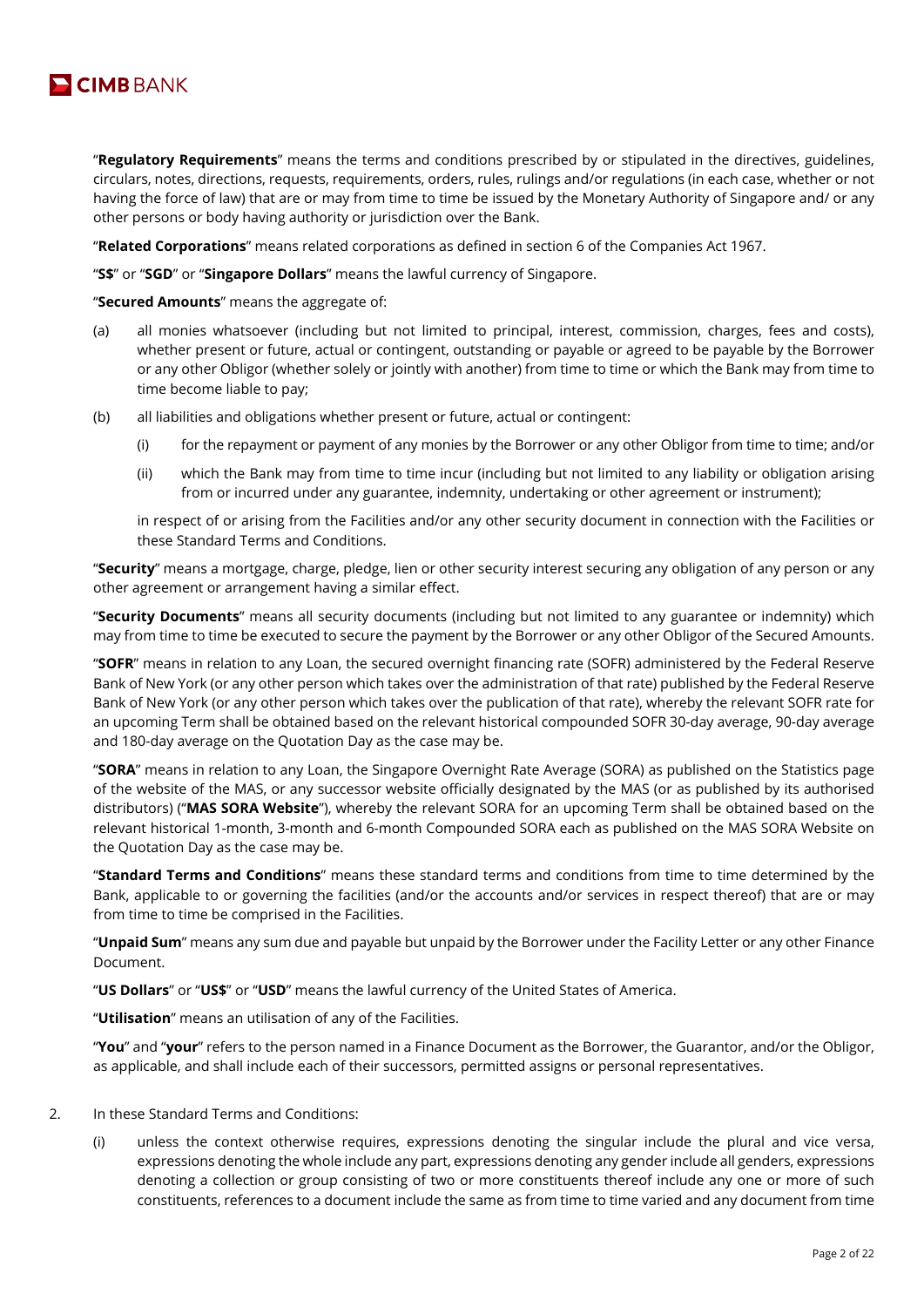

to time issued or executed supplemental, in addition or in substitution to or for it, references to the "Facilities" include the same as they may from time to time be constituted or varied and references to a person include a body of persons corporate or unincorporated;

- (ii) headings and sub-headings are inserted for convenience only and have no legal effect;
- (iii) unless the context otherwise requires, where there are two or more persons comprised in the expression "Obligor", any reference to the "Obligor" includes any one or more of such persons and the agreements, covenants, liabilities, obligations, representations, warranties, and undertakings of the Obligor contained in the Facility Letter or any other Finance Document or implied on the part of the Obligor are joint and several and shall be construed accordingly;
- (iv) where the Obligor is a partnership, the representations and covenants on the part of that Obligor contained in the Facility Letter or any other Finance Document shall be deemed to be made by all the partners jointly and severally; and
- (v) any right, entitlement, discretion, liberty or power which may be exercised or any determination which may be made under the Facility Letter and these Standard Terms and Conditions by the Bank may be exercised or made in the Bank's sole, absolute and unfettered discretion and the Bank shall not be obliged, whether at law or in equity, to give any reasons therefore.

# 3. Interest

- (i) Interest accrued in each Interest Period shall be payable to the Bank no later than 11:30 a.m. (Singapore time) on the last day of that Interest Period.
- (ii) The term "Cost of Funds" or "COF" means the Bank's cost of funds from any source which it may reasonably select. The statement from the Bank on the interest rate and the amount of interest payable shall in the absence of manifest error be binding and conclusive.
- (iii) The Bank's base lending rate, prime lending rate, Cost of Funds or such other rate of interest is subject to change from time to time without prior notice but the Bank shall as soon as practicable thereafter:
	- (a) publicise any such change in the manner specified in Clause 37; or
	- (b) notify you of any change in writing whether or not by mail or facsimile or as specified in Clause 20.
- (iv) A certificate by the Bank as to the Bank's base lending rate, prime lending rate, Cost of Funds or such other rate of interest shall be conclusive and binding for all purposes upon the Borrower.
- (v) Interest shall be calculated on a monthly, annual or such periodic rest(s) as the Borrower may select or (as the case may be) as the Bank may from time to time in its absolute discretion decide. The amount of interest payable shall be calculated from the day of each drawing under the Facility(ies) or charge or expenditure imposed or expended by the Bank up to the last day of the month, year or other relevant period as the case may be (during which such drawing, charge or expenditure was made, imposed or expended, both dates inclusive) on such drawing, charge or expenditure. Thereafter interest shall be calculated on the aggregate of the monies outstanding under the Facility(ies), accrued and unpaid interest, charge and expenditure as at the last day of the preceding month, year or other relevant period as the case may be.
- (vi) All interest shall accrue from the date of disbursement until the date of payment (as well after as before judgment) notwithstanding the relationship of the Bank and any Obligor may have ceased by a demand for repayment of the Facility(ies) and/or any other monies due to the Bank or otherwise.
- (vii) The Bank is entitled without prior notice at any time and from time to time to increase, decrease or vary at its absolute discretion any applicable interest rate(s) and/or any component of the interest rate(s) including the relevant Rate and credit adjustment spread (if any). The Bank shall as soon as practicable thereafter notify you of the aforementioned increase, decrease or variation. Such new interest rate(s) shall take effect from the date determined by the Bank.
- (viii) The Borrower shall pay the interest chargeable when due. Any non-payment of interest as stipulated shall cause it to be capitalised and added to the principal sum and interest shall be chargeable thereon at the same rate as prescribed for the respective Facilities imposed by the Bank from time to time.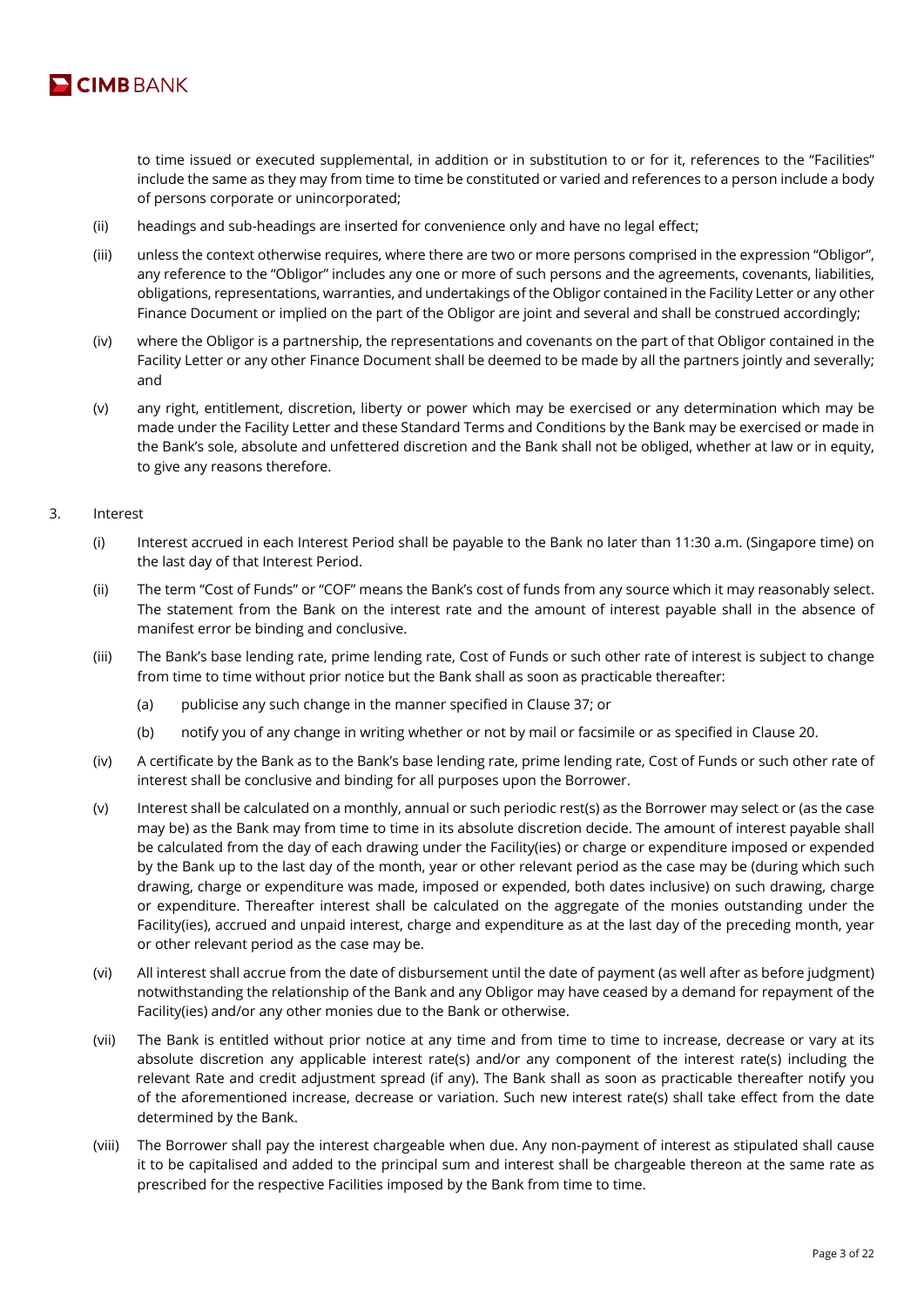

- (ix) Where the currency of the Facility is Singapore dollar, unless otherwise provided, all interest charged (including additional interest) will be calculated based on a 365 day year. Where the currency of the Facility is US Dollars or some other currency, unless otherwise provided, all interest charged (including additional interest) will be calculated based on a 360 day year.
- (x) You shall pay interest on all monies due and payable by you and all monies outstanding and owing to the Bank in relation to the Facility at such rate or rates as may be stipulated or prescribed by the Bank at any time and from time to time up to the date of full repayment of the amount due. Without prejudice to the generality of the foregoing the interest payable by you in respect of the Facility is as specified in the Bank's Facility Letter. Interest payable at the aforesaid rate shall be payable as well after as before any judgment or order of court.
- (xi) The interest on any principal monies including capitalised interest shall at the end of each month be capitalised and added for all purposes to the principal sum then owing and thenceforth bear interest as well after as before judgment at the prevailing interest rate and notwithstanding the fact that the relationship of banker-borrower between the Bank and you may cease for any reason whatsoever.

Notwithstanding the above, the Bank reserves the right to recall any or all the Facilities upon non-payment of interest, capitalised interest or any other monies due and owing to the Bank.

# 4. Default Interest

In the event that the Borrower fails or refuses to pay the interest and/or any repayments of the Facility(ies) and/or any other monies due to the Bank when due and payable ("Overdue Amounts"), the Borrower shall pay additional interest at the rate of 5% per annum above the Bank's base lending rate prevailing from time to time or at such other rate(s) as specified in the Facility Letter or as the Bank may stipulate from time to time on the Overdue Amounts from the due date until the date of payment, as well after as before judgment, such interest accumulating by way of simple or compound interest as determined by the Bank in its absolute discretion, subject to the payment of a minimum fee of such amount as may be specified by the Bank from time to time.

# 5. Representations and Warranties

The acceptance and utilisation of the Facilities under the Facility Letter shall constitute each Obligor's continuing representation and warranty that:

- (i) it has full power, authority and capacity to borrow, provide security, if any, and observe the terms and conditions of the Facilities, and that the aggregate liabilities of each Obligor including all amounts for the time being outstanding under the Facility Letter and the other Finance Documents are not in excess of any limit imposed by any instrument, law or statutory restriction, rule, regulation or covenant to which that Obligor may be subject;
- (ii) the obligations expressed to be assumed by it under the Facility Letter and the other Finance Documents are legal, valid, binding and enforceable obligations;
- (iii) there is no provision in any corporate document (including its constitutional documents), mortgage, indenture, trust deed or agreement binding on it or affecting its property and there is no law or regulation or any order or decree of any governmental authority, agency or court to which it is subject which would be in conflict with or would prevent it from accepting the Facilities on the terms and conditions stated in the Facility Letter and these Standard Terms and Conditions or would prevent the observance of any of the terms herein or in any other Finance Document;
- (iv) no Event of Default is continuing or might reasonably be expected to result from the making of any Utilisation. No other event or circumstance is outstanding which constitutes, or which would with the giving of notice or passing or lapse of time and/or a relevant determination constitute, a default under any other agreement or instrument which is binding on it or (where applicable) any of its subsidiaries or to which its (or, if applicable any of its subsidiaries') assets are subject which might have a Material Adverse Effect;
- (v) all Authorisations which are required or advisable for or in connection with the Facilities, the acceptance thereof or any borrowing or provision of Security hereunder or under any other Finance Document or the execution, performance and enforceability of the agreement constituted by the Finance Documents have been obtained and are in full force and effect;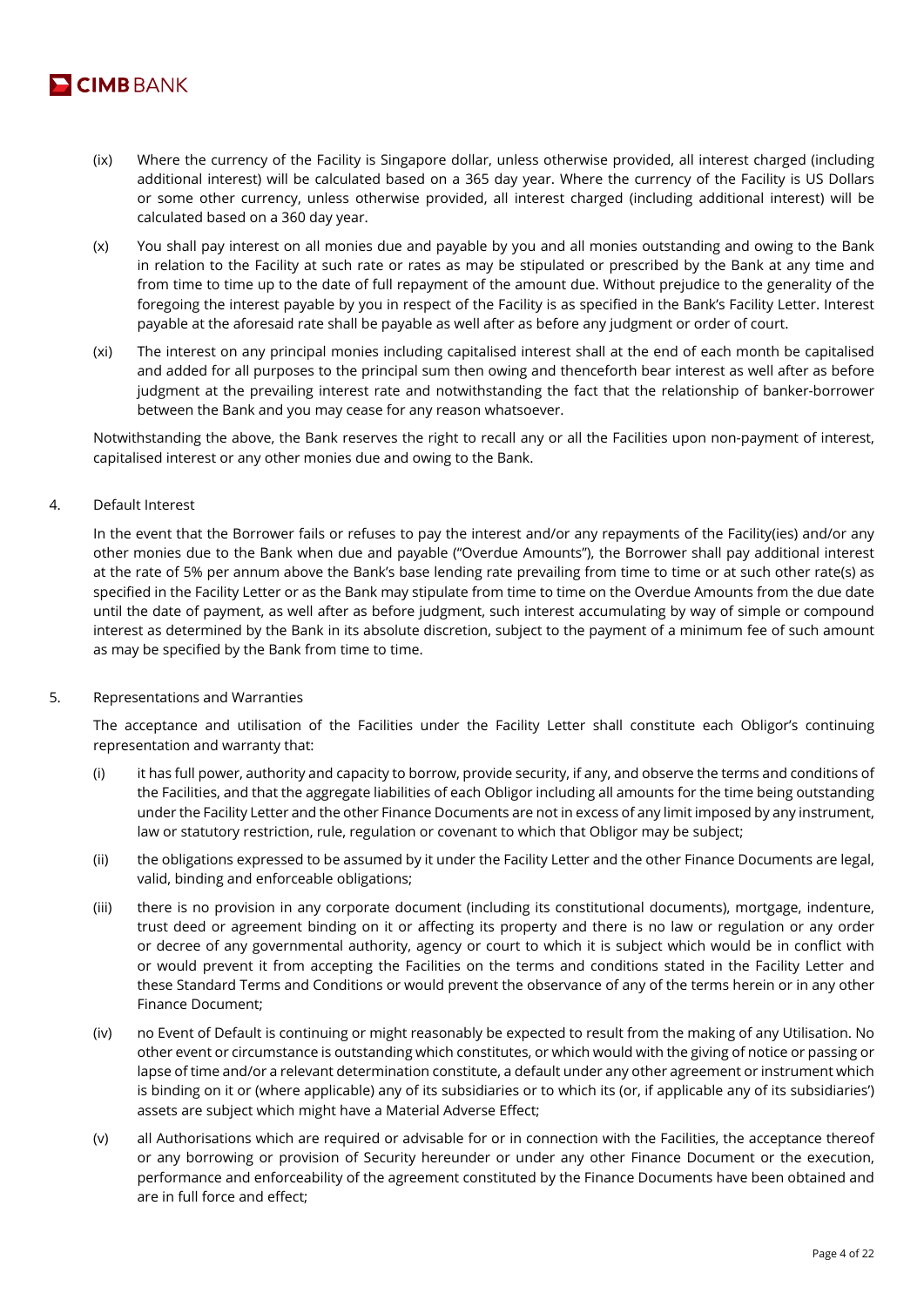

- (vi) there are no legal proceedings pending or threatened before any court or tribunal or any forum whatsoever which may adversely affect the financial condition or operations of it and (if applicable) its subsidiaries;
- (vii) no Obligor is unable to pay its debts or is insolvent within the meaning of the Insolvency, Restructuring and Dissolution Act;
- (viii) no Obligor has entered into any statutory or other arrangement (voluntary or otherwise) or composition for the benefit of creditors generally;
- (ix) no statutory demands have been made against any Obligor;
- (x) each Obligor has fully disclosed in writing to the Bank all facts and information relating to that Obligor which that Obligor should know or should reasonably know and which are material for disclosure to the Bank in the context of the Finance Documents;
- (xi) any factual information provided by it or on its behalf was true and accurate in all material respects as at the date it was provided or as at the date (if any) at which it is stated;
- (xii) it is the absolute legal and beneficial owner of all the assets over which it purports to create Security pursuant to any Finance Document, free from any Security other than as permitted under the Facility Letter;
- (xiii) no steps have been taken or are being taken to appoint a receiver and/or manager, judicial manager, liquidator, trustee in bankruptcy or any other such official over or to wind up any Obligor (as the case may be) and/or in the case of a partnership, that no bankruptcy petition has been filed against any partner of any Obligor; and
- (xiv) where it is a corporation or partnership:
	- (a) it is duly constituted and validly existing under the law of its jurisdiction of incorporation and it and each of its subsidiaries (where applicable) has the power to own its assets and carry on its business as it is being conducted;
	- (b) the copies of its Constitution or other constitutional documents, its Shareholder's and Board Resolutions or, where it is a partnership, the resolutions passed at a meeting of the partners of the partnership relating to the approval and acceptance of the Facility Letter and execution of the Finance Documents, which have been provided to the Bank, are true and accurate copies and have not been amended or rescinded;
	- (c) there has been no material adverse change in its financial position and the financial position of its subsidiaries taken as a whole since the date of its latest audited accounts which might materially affect its ability to perform its obligations under the Finance Documents; and
	- (d) its financial statements were prepared in accordance with GAAP consistently applied and they fairly represent its financial condition and operations during the relevant financial year;
- (xv) it is conducting its business and operations in compliance with all applicable laws and Regulatory Requirements;
- (xvi) it is in compliance with the tax laws of the relevant jurisdiction within which it resides, is domiciled or is tax citizen of and has not willfully committed or been convicted of any serious tax crimes;
- (xvii) none of the proceeds of the Facilities will be used or applied, whether directly or indirectly, in breach of or contrary to any Regulatory Requirements of any applicable jurisdiction, including those that relate to bribery, corruption, money laundering, terrorism financing, sanctions and financial assistance; and
- (xviii) it is not resident for tax purposes in the United States of America and not a foreign financial institution that may be required to make a deduction under the Foreign Account Tax Compliance Act ("FATCA").

The above representations and warranties are deemed to be made by reference to the facts and circumstances then existing at all times during the continuance of the Facilities.

6. Covenants and Undertakings

Each Obligor hereby agrees and undertakes to the Bank the following:

(i) it shall comply in all respects with all laws to which it may be subject, if failure so to comply may materially impair its ability to perform its obligations under the Finance Documents;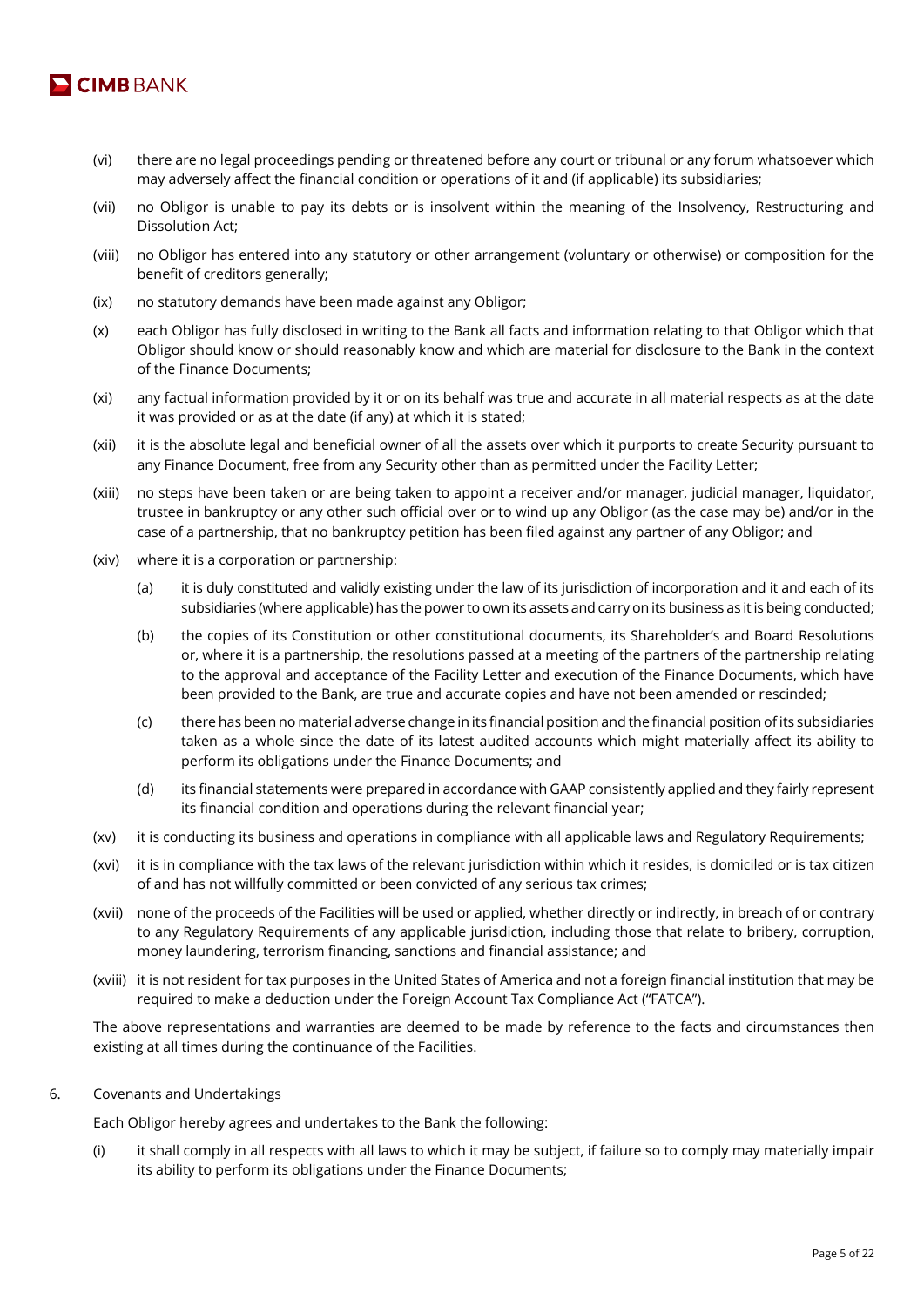

- (ii) it shall carry on and conduct its business and affairs and (if applicable) the businesses and affairs of its subsidiaries with due diligence and efficiency and in accordance with sound financial and commercial standards and practices and in accordance with its constitutional documents and any governing laws, rules and regulations;
- (iii) it shall furnish or cause to be furnished to the Bank all such information as the Bank shall reasonably request. Each Obligor shall supply all other information (financial or otherwise) reasonably requested by the Bank, including any information required to comply with the Bank's "know your customer", anti-money laundering and anti-financing terrorism requirements and any other laws and Regulatory Requirements;
- (iv) it shall maintain all Authorisations, approvals, consents and licenses and do all such other acts which may from time to time be necessary for the continued operation of the business of the Obligor and (if applicable) its Related Corporations;
- (v) it shall promptly notify the Bank of any material event or adverse change in the condition (financial or otherwise) of the Obligor or (if applicable) any of the Obligor's Related Corporations and of any litigation or other proceedings of any nature whatsoever being threatened or initiated against the Obligor or (if applicable) any of the Obligor's Related Corporations before any court, tribunal, governmental agency or administrative agency which may materially affect the operations or financial conditions of the Obligor or any of the Obligor's Related Corporations, all such notification to be given to the Bank not later than 14 days after the Obligor has knowledge of the change or of the litigation or other proceedings or threat thereof and the amount of any contingent liability if such amount is ascertainable;
- (vi) it shall ensure that its obligations under the Finance Documents rank at all times at least pari passu in right of priority and payment with the claims of all its other unsecured and unsubordinated creditors, except for obligations mandatorily preferred by law;
- (vii) it shall ensure that the Perfection Requirements are complied with promptly and in any event before the date on which it is necessary to carry out such Perfection Requirement in order to achieve the relevant perfection, protection or priority of any Security Document;
- (viii) it shall notify the Bank of any default (and steps, if any, being taken to remedy it) promptly upon becoming aware of its occurrence. Promptly upon a request by the Bank, it shall supply to the Bank a certificate certifying that no default is continuing, or if a default has occurred, specifying the default and the steps, if any, taken to remedy it;
- (ix) it shall (a) at all times effect and maintain or cause to be effected and maintained with insurers or underwriters of good international repute acceptable to the Bank insurances against such risks and liabilities as would normally be taken out and maintained by prudent companies carrying on a similar business to its business and also, such insurances as the Bank may from time to time require and in either case, in the joint names of the Obligor and the Bank or endorsed in favour of the Bank as loss payee, in amounts and on terms satisfactory to the Bank; (b) give such information or documents to the Bank regarding such insurances as the Bank may request for from time to time; and (c) punctually pay or procure to be paid all premiums and in the event that the Obligor defaults in effecting or maintaining any such insurance, the Bank may debit any of the Obligor's accounts for all premiums due or payable to the insurers;
- (x) where the Obligor is a corporation:
	- (a) (in the case of the Borrower) it shall not (whether by a single transaction or a series of transactions and whether at one time or over a period of time) sell, transfer, lease out, lend or otherwise dispose of all or substantially all of its assets or any part thereof which either alone or when aggregated with all other disposals is substantial in relation to its assets or the disposal of which (either alone or when so aggregated) could have a Material Adverse Effect on it;
	- (b) (in the case of the Borrower) it shall not create any Security in respect of any of its properties and assets nor factor or assign any of its accounts receivable other than:
		- (1) any Security existing as at the date of this Facility Letter and which has been notified to the Bank in writing;
		- (2) any lien arising by operation of law in relation to the purchase of goods or services in the ordinary course of business of the Borrower;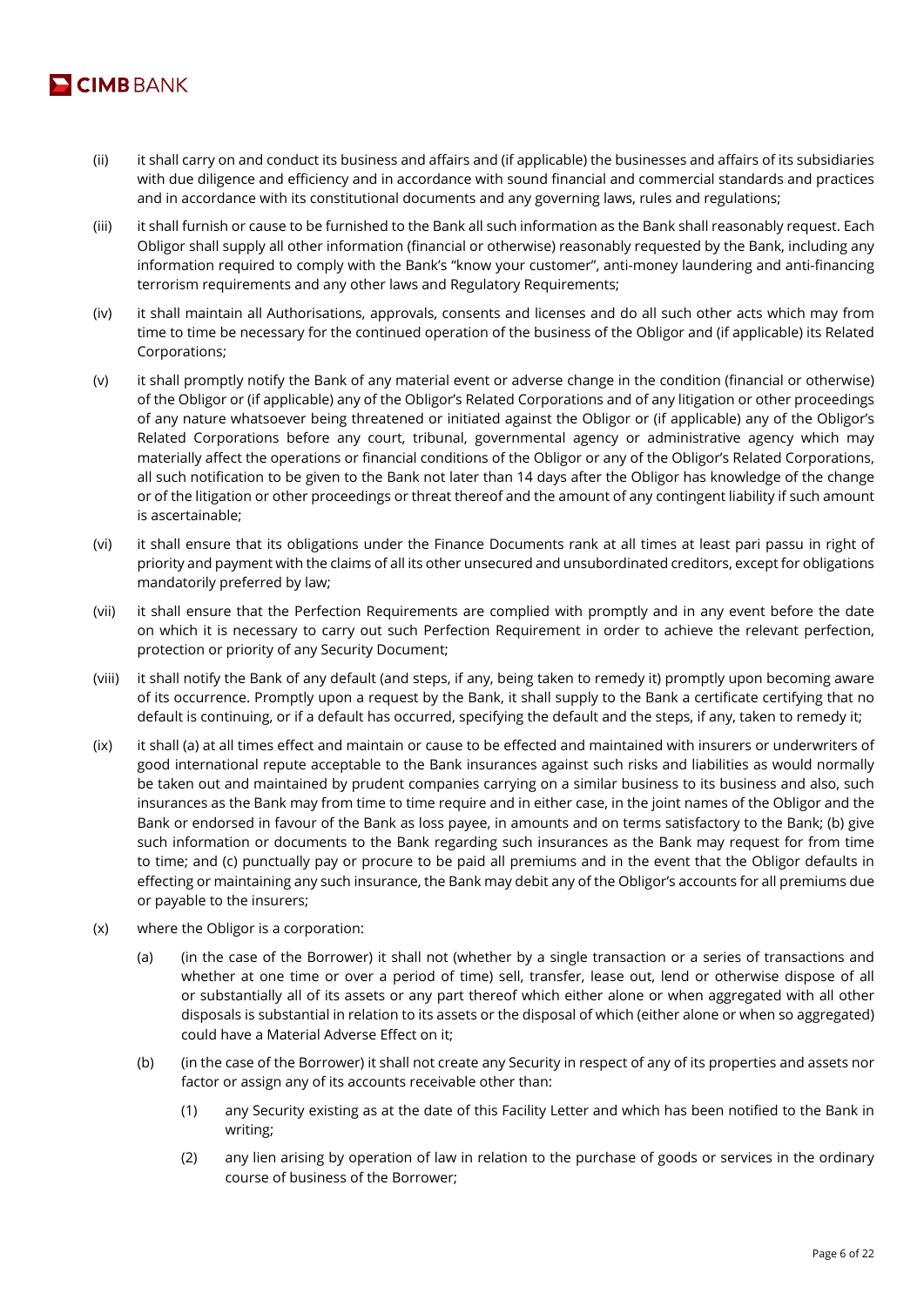

- (3) any Security created pursuant to any Finance Documents; and
- (4) any Security consented to in writing by the Bank.
- (c) (in the case of the Borrower and/or the Guarantor) it shall submit to the Bank:-
	- (1) every year immediately after issue but in any case not later than six (6) months after the close of their respective financial years, their respective certified audited financial statements (both consolidated and unconsolidated) together with auditors' reports and also deliver to the Bank a copy of the annual return which they are required by law to file with the Accounting and Regulatory Authority of Singapore;
	- (2) with each set of consolidated financial statements, a compliance certificate signed by two directors of the Borrower, and in the case of audited consolidated financial statements, reported on by its auditors, in the form agreed by the Bank;
	- (3) all documents despatched by the Borrower to its shareholders (or any class of them) or its creditors generally;
	- (4) notice of any change in authorised signatories of the Borrower; and
	- (5) any other financial statements and information as the Bank may require from time to time.
- (d) it shall not without the prior written consent of the Bank:-
	- (1) undertake or permit any reorganisation, amalgamation, reconstruction, take-over, substantial change of shareholders or any other schemes of compromise or arrangement affecting its present constitution; or
	- (2) make substantial alteration to the nature of its business or amend or alter the provisions in its Constitution relating to its borrowing or guaranteeing powers and principle business activities;
- (e) it shall immediately notify the Bank of any petition filed or notice issued for the passing of a resolution for the winding up or appointment of a receiver and/or judicial manager of that Obligor;
- (xi) where an Obligor is a sole proprietorship or a partnership:
	- (a) it shall not permit any change in the membership or constitution of that Obligor or any change in the name or style of that Obligor or dissolution of that Obligor without the prior written consent of the Bank. If any member of that Obligor should cease for any reason to be a member of that Obligor or if there is any change in membership, constitution, name or style of that Obligor, or any dissolution of that Obligor, that Obligor shall immediately notify the Bank thereof and the Bank's rights and remedies in relation to the Facilities and against each member and/or that Obligor shall not be prejudiced by such change or dissolution;
	- (b) it shall renew its certificate of registration on a timely basis and submit a copy of the same and every renewal thereof promptly to the Bank;
	- (c) (in the case of the Borrower and the Guarantor) it shall submit to the Bank its balance sheet and profit and loss accounts immediately after their issue but in any case not later than six (6) months after the close of its financial year;
- (xii) where an Obligor is a partnership:
	- (a) (in the case of the Borrower) it shall not (whether by a single transaction or a series of transactions and whether at one time or over a period of time) sell, transfer, lease out, lend or otherwise dispose of all or substantially all of its assets or any part thereof which either alone or when aggregated with all other disposals is substantial in relation to its assets or the disposal of which (either alone or when so aggregated) could have a Material Adverse Effect on it;
	- (b) (in the case of the Borrower) it shall not create any Security in respect of any of its properties and assets nor factor or assign any of its accounts receivable without the prior written consent of the Bank;
	- (c) (in the case of the Borrower and the Guarantor) it shall submit to the Bank:-
		- (1) its balance sheet and profit and loss accounts immediately after their issue but in any case not later than six (6) months after the close of its financial year and also deliver to the Bank a copy of its annual declaration of solvency; and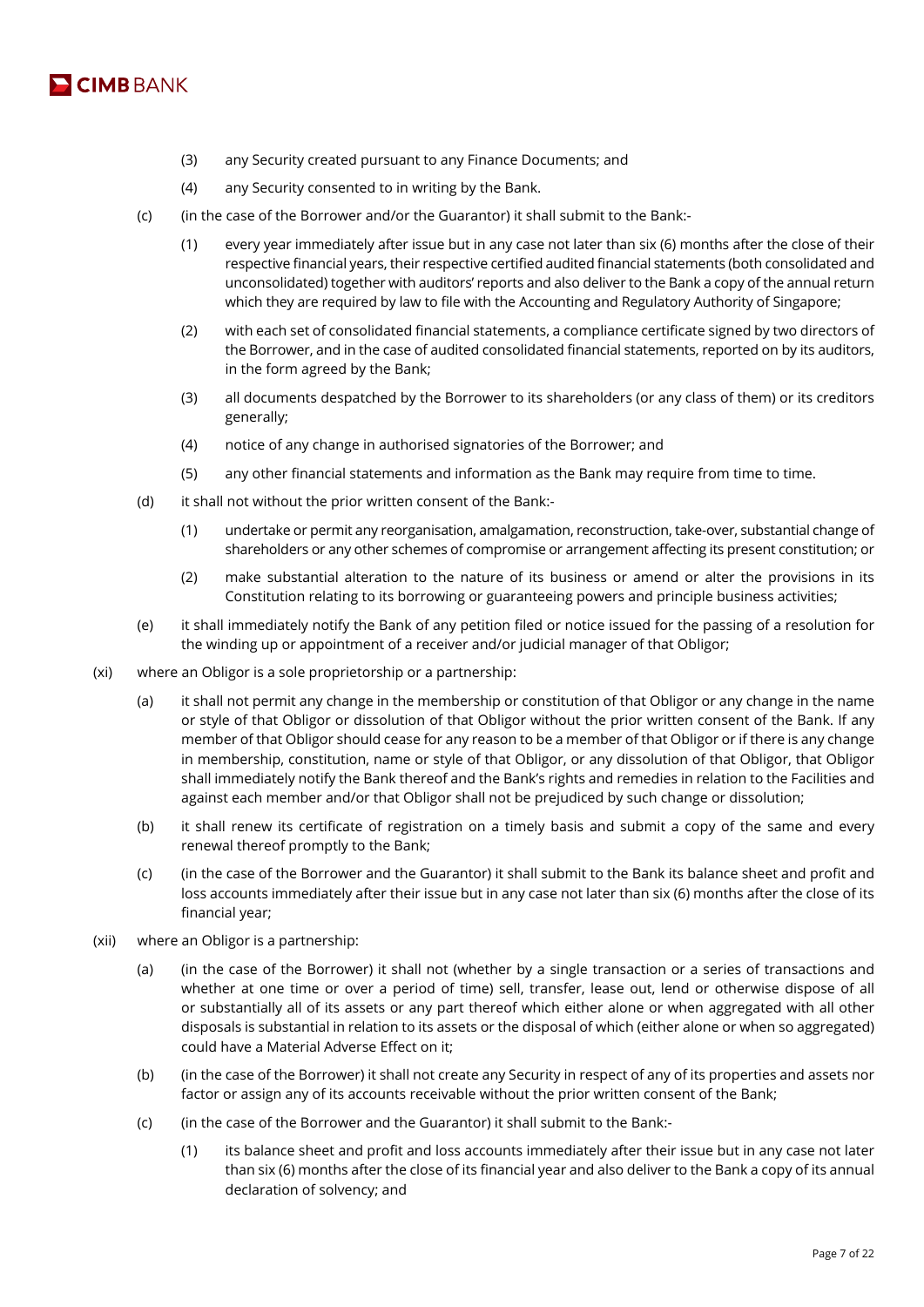

- (2) any other financial statements and information as the Bank may require from time to time;
- (d) it shall not permit any change in its membership or constitution or any change in the name or style of its partnership or any dissolution of its partnership without the prior written consent of the Bank. If any member of its partnership should cease for any reason to be a member or if there is any change in membership, constitution, name or style or any dissolution of its partnership, it shall immediately notify the Bank thereof and the Bank's rights and remedies in relation to the Facilities and against each member and/ or the partnership shall not be prejudiced by any such change or dissolution; and
- (e) it shall immediately notify the Bank of any petition filed or notice issued for the passing of a resolution for the winding up or appointment of a receiver and/or manager or any bankruptcy petition filed against any of its partner.
- 6A. Statement of Integrity
	- (i) You acknowledge that the Bank is required to comply with the Bank's Anti-Bribery and Corruption Policy Statement which can be obtained at: https://www.cimb.com/en/sustainability/governance-and-risk.html.
	- (ii) In the event that you have any suspicions or concerns regarding any attempt by the Bank or any of its affiliates to solicit any bribe or advantage (whether financial or otherwise) from any person, or conduct which conflicts with the Bank's Anti-Bribery and Corruption Policy Statement, you may report those concerns by following the procedure set out in the Bank's Whistle Blowing Policy which can be obtained at: https://www.cimb.com/en/who-we-are/ overview/corporate-governance/code-of-conduct/whistle-blowing.html.
	- (iii) You warrant and undertake that you have and will comply with all applicable anti-bribery and anti-corruption laws. You acknowledge and agree that a breach of this warranty and undertaking may be considered by the Bank to be a material breach of these Standard Terms and Conditions and we may, at our discretion, without prejudice to the generality of Clause 11, cancel, reduce, request for repayment, terminate or withdraw the Facilities or any part thereof (including any part of the Facilities which has not been drawndown).

# 7. Currency Indemnity

If for the purposes of effecting any payment(s) made to or for the Bank's account in connection with the Facilities or obtaining judgment in any court in any country it becomes necessary to convert into any other currency (hereinafter called "the judgment currency") an amount due in the currency expressed in the Facility Letter then the conversion shall be made at the rate of exchange prevailing at a date to be decided by the Bank in its absolute discretion (hereinafter called "the conversion date"). If there is a change in the rate of exchange prevailing between the conversion date and the date of payment of the amount due, you will pay such additional amounts (if any, but in any event not a lesser amount) as may be necessary to ensure that the amount paid in the judgment currency when converted at the rate of exchange prevailing on the date of payment will produce the amount then due in the currency expressed in the Facility Letter.

# 8. General Indemnity

As a separate and independent obligation, the relevant Obligor shall fully indemnify the Bank from and against any expense, loss, damage or liability (as to the amount of which certificate from the Bank shall, in the absence of manifest error, be conclusive) which the Bank may incur or suffer as a consequence of the occurrence of (a) any Event of Default, (b) any failure to borrow in accordance with a drawing notice or funding or of any prepayment under any of the Finance Documents or by issuing or establishing or issuing any bond, guarantee, indemnity, documentary or other credit or any other instrument at an Obligor's request or otherwise in connection with the Facilities, (c) any actions or decisions taken by the Bank for the purpose of compliance with, or which the Bank deems necessary or desirable in connection with any sanctions, government requirements, order of court of a relevant jurisdiction, foreign exchange controls, antimoney laundering or anti-financing terrorism requirements and any other laws and Regulatory Requirements and (d) the Bank relying on any declarations and/or representations (including without limitation any declarations or representations related to tax, serious offences or FATCA) made by any Obligor in any Finance Document, form or application and/or all other information and/or materials submitted or provided by or on behalf of any Obligor to the Bank. Without prejudice to its generality, the foregoing indemnity shall extend to any interest, fees or other sums whatsoever paid or payable on account of any funds borrowed in order to carry any unpaid amount and to any loss (including loss of profit), premium,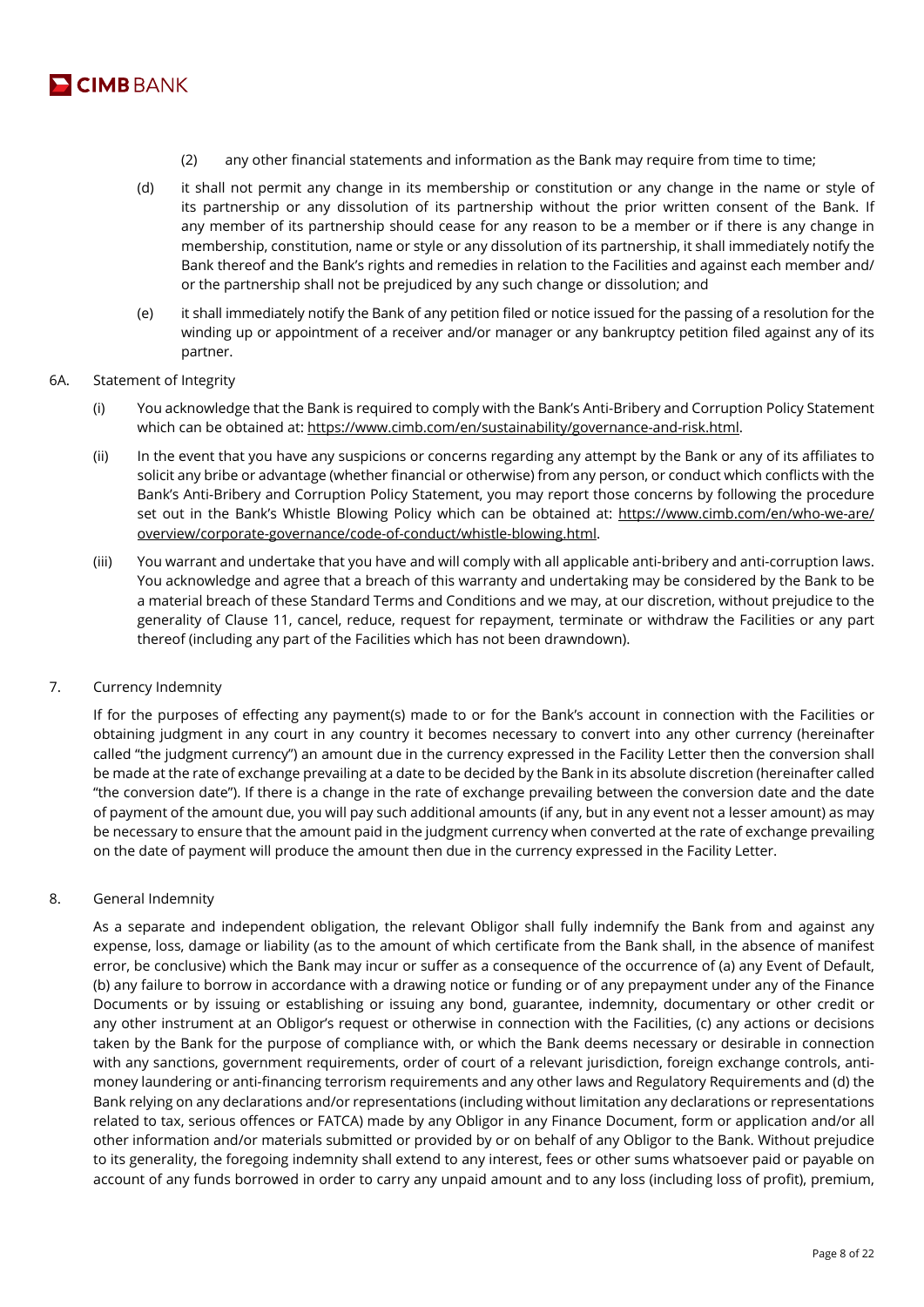

penalty, expense or broken funding cost which may be incurred or suffered by the Bank in liquidating or employing deposits from third parties acquired to make maintain or fund any loan (or any part of any loan) or any other amount due or to become due under the Facilities.

9. Changes in Circumstances

Where by reason of whatsoever circumstances affecting the funding source of the Bank, the Bank is unable to grant or maintain the Facilities or, if as a result of any change in applicable law, or Regulatory Requirements or in the interpretation or application thereof or if compliance by the Bank with any applicable direction, request or requirement (whether or not having the force of law) will impose on the Bank any condition, burden or obligation, then the Bank's commitment to make or maintain the Facilities will end or be suspended upon notice to the Borrower of the happening of such event, such notice to be given as soon as practicable. If the Facilities have been advanced, the Borrower shall repay all amounts outstanding under the Facilities or any other Secured Amounts.

- 10. Payments
	- (i) All payments of amounts due to the Bank shall be paid to the Bank free of all deductions including taxes on due dates not later than 11.30 a.m. by direct bank transfer to the credit of the Bank's account as the Bank shall instruct from time to time. If any deduction is required, the relevant Obligor will pay an additional amount necessary to ensure that the Bank receives an amount that would otherwise be received had no such deduction been required. If any payment falls due on a day which is not a Business Day, then payment shall be made on the next succeeding Business Day or if the next succeeding Business Day falls on the following calendar month, on the preceding Business Day. Interest shall accrue at the relevant rate to the date of actual payment.
	- (ii) If at any time, any payment by any Obligor or for an Obligor's account or any discharge given by the Bank may be void, voidable or set aside, or is avoided or reduced as a result of insolvency or any similar event, the Obligors' liability and the documents securing the Facilities shall continue as if the payment, discharge, avoidance or reduction has not occurred. No release, settlement or discharge which may have been given or made on the faith of any such payment or transaction shall prejudice or affect the Bank's right to recover from the Obligors or any third party the full extent of the Obligors' liability as if such release, settlement or discharge has never been given or made.
- 11. Variation/Suspension/Cancellation/Termination of the Facilities, Payment and Review
	- (i) The Bank reserves the right to terminate the Facilities in the event of any material adverse change in an Obligor's financial condition which might affect its ability to comply with the obligations under the terms and conditions in the Finance Documents to which it is a party.
	- (ii) The Bank reserves the right to vary the limit and/or manner of availability of the Facilities and/or the terms and/ or conditions of the Facilities and/or the Finance Documents and/or in, by and/or under which the Facilities are made available (including but not limited to the variation, addition, reduction, conversion or substitution of or to the forms of any of the Facilities) at any time and from time to time as and when the Bank may deem fit without any prior notice to or consent of any Obligor provided always that the Bank shall notify the Borrower of any such variation as soon as practicable.
	- (iii) The Bank reserves the right to suspend, cancel or terminate the Facilities or any part thereof at any time by notice in writing to the Borrower.
	- (iv) Without prejudice to other rights that the Bank may have in these Standard Terms and Conditions and/or the Facility Letter, the Bank has the right at any time and from time to time notify the Obligors of a change in any benchmark rate or reference rate specified in the Facility Letter in the event that the Bank determines in its absolute discretion that (i) the methodology, formula or other means of determining such benchmark rate or reference rate has materially changed or (ii) such benchmark rate or reference rate is no longer appropriate for the purposes of calculating interest in relation to the Facilities. In connection with any change in benchmark rate or reference rate, the Bank may make any consequential amendments to the Finance Documents and/or the Facilities as it deems appropriate in its absolute discretion to enable such replacement benchmark or reference rate to be used. Notwithstanding anything to the contrary in any Finance Document, any amendments notified by the Bank to the Obligors pursuant to the provisions hereof will become effective without any further action or consent from the Obligors.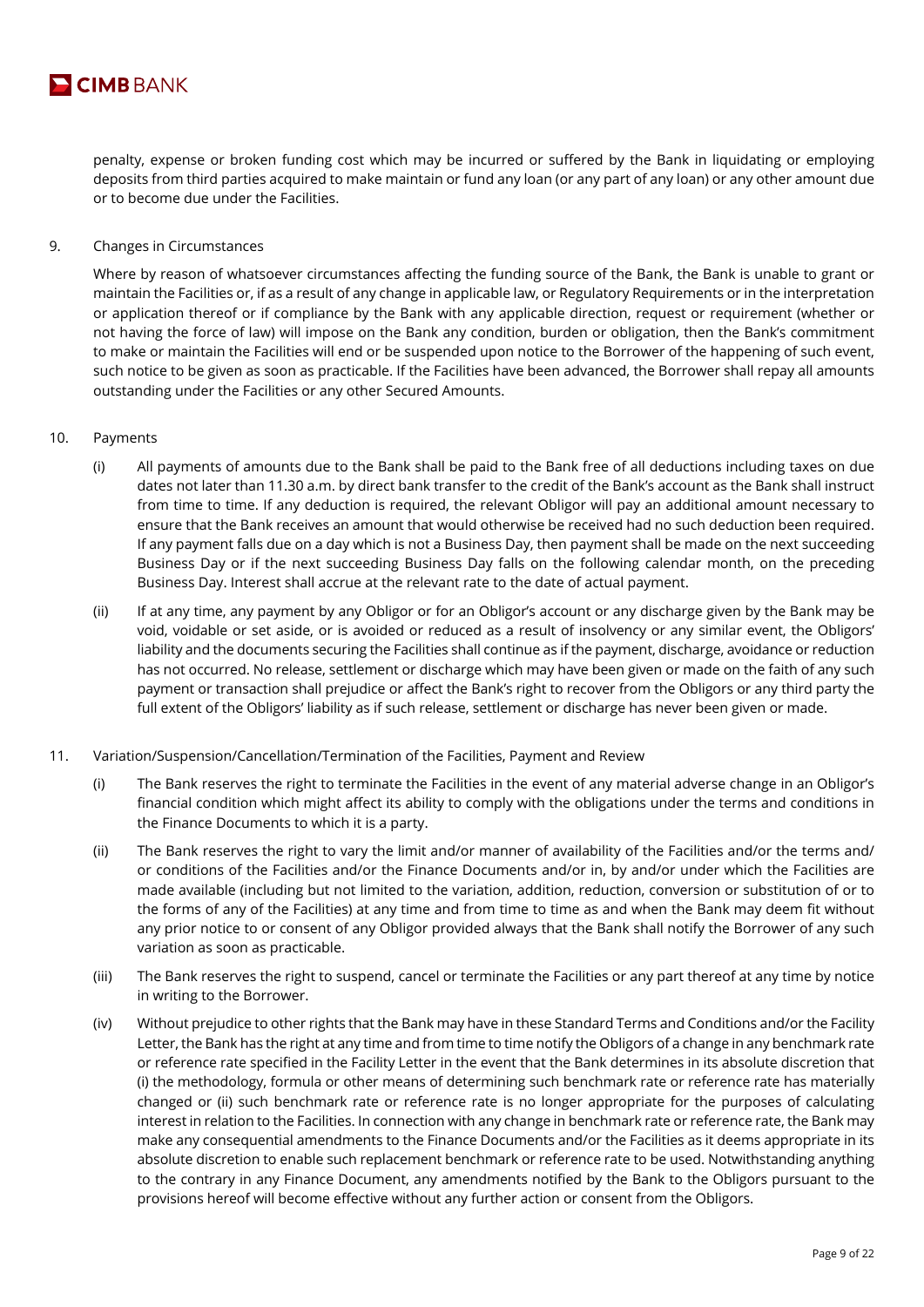

- (v) In addition and without prejudice to the generality of the foregoing provisions of this Clause, the Facilities and the terms and conditions thereof are subject to review at any time and from time to time as the Bank may deem fit. Upon such review, the Bank may by notice in writing to the Borrower unilaterally:
	- (a) exercise any one or more of its rights and do any one or more of the acts, matters and things specified under paragraphs (ii) and (iii) above;
	- (b) declare the Secured Amounts or any part thereof to be forthwith due and payable and/or require the Borrower to procure the release and discharge of the Bank from all and any liability or obligation (whether present or future, actual or contingent) to make any payment from, under or in relation to the Facilities to any person;
	- (c) require the Borrower to provide cash cover for all contingent liabilities and for all notes or bills accepted, endorsed or discounted and all bonds, guarantees, indemnities, documentary or other credits or any instruments whatsoever from time to time entered into by the Bank for the Borrower's account; and/or
	- (d) restructure and/or reschedule the Facilities or any part thereof.

In amplification of and in addition and without prejudice to the generality of the foregoing provisions of this Clause or any other provisions of these Standard Terms and Conditions or to any other rights or remedies of the Bank , the Bank shall be entitled by notice in writing to the Borrower, to exercise any one or more of its rights and do any one or more of the acts, matters and things specified in this Clause if any event or series of events whether related or not including, without limitation, any material adverse change in or in the business, assets or financial condition of any Obligor or any subsidiary (if any and if applicable) of the Borrower or the Guarantor or any act of violence, terrorism, hostility or war, national emergency, rebellion, revolution, insurrection, usurpation of power, occurrence of any epidemic or pandemic of whatsoever nature or description or other calamity (whether occurring within or outside or directly or indirectly involving Singapore or any other place where the Bank may now or from time to time hereafter conduct or carry on business and whether of a national or international nature or otherwise) or other change in circumstances whatsoever has or have occurred which in the opinion of the Bank (which opinion shall be final and binding on the Borrower) would or might render it inadvisable or impractical for the Bank to make, maintain or fund the Facilities or any part thereof or to continue to do so or to allow any utilisation or further utilisation of the Facilities or any part thereof or to comply with any of its obligations under the Finance Documents or could or might affect the ability or willingness of any Obligor to fully comply with any of its obligations under the Finance Documents or make it improbable that such Obligor would be able or willing to do so or if the Bank shall consider that the Facilities or any of its Security or its security position to be in jeopardy.

- 12. Covenant to Provide Further Security
	- (i) Bank reserves the right at any time and from time to time to require the Borrower to furnish Security and/or provide additional Security acceptable to the Bank and/or to substitute any existing Security at its absolute discretion. All costs incurred shall be for the account of the Borrower.
	- (ii) Without prejudice to paragraph (i) above, where the Bank is of the opinion that the Security provided by the Security Documents shall at any time be inadequate in any respect whatsoever, whether owing to its prevailing market value or otherwise, the Bank shall be entitled to take any one or more of the following actions without prejudice and in addition to all other rights, powers and remedies of the Bank:
		- (a) review, reduce, restructure and/or cancel the Facilities or such part thereof as the Bank may in its absolute discretion think fit; and/ or
		- (b) withhold or disallow any disbursement or drawdown as the Bank may in its absolute discretion think fit and/or
		- (c) require the Borrower to repay to the Bank such amount of monies outstanding under the Facilities or to reduce its liabilities to the Bank by such extent as the Bank may in its absolute discretion think fit; and/or
		- (d) realise and set-off the Security against the Borrower's liabilities to the Bank; and/or
		- (e) require or call upon the Borrower to furnish to the Bank such additional or collateral Security for such amount as the Bank may in its absolute discretion think fit within such time as may be stipulated by the Bank; and/or
		- (f) adopt such other measures as the Bank in its absolute sole discretion deems fit.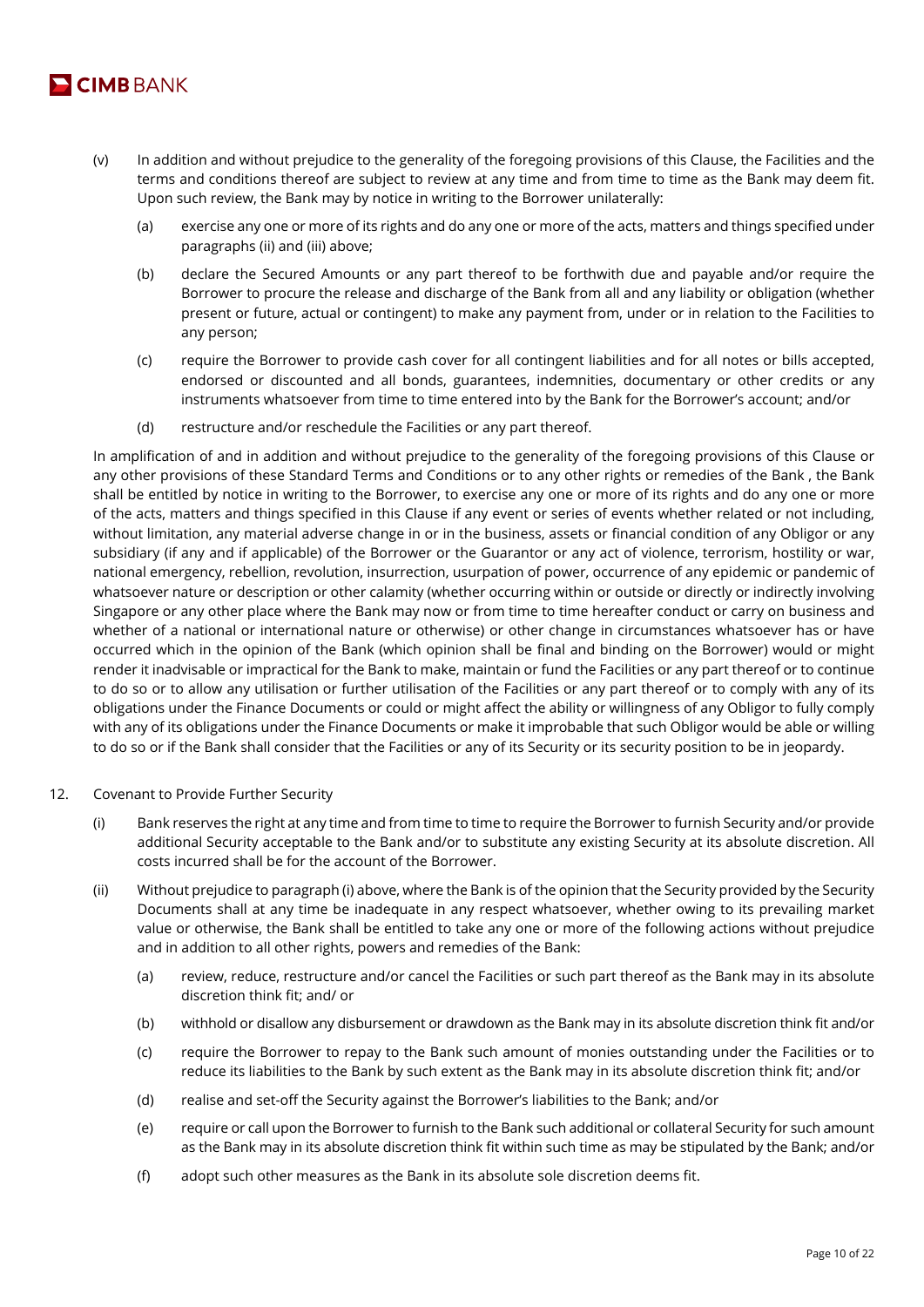

- (iii) The Bank reserves the right to appoint a valuer to conduct a valuation of the Security periodically from time to time at the Bank's absolute discretion and such valuation shall be accepted by the Borrower and the Obligors as final and conclusive. The costs and expenses incurred for the valuation shall be borne by the Borrower.
- 13. Events of Default

Each of the events or circumstances set out in this Clause 13 is an Event of Default:

- (i) the Borrower and/or any other Obligor fail to pay any sum due or payable under any Finance Document on the due date therefore or on demand;
- (ii) the Borrower and/or any other Obligor fail to perform or commit or threaten to commit a breach of any of the provisions of any Finance Document and/or fail to observe and perform any rule, regulation and policy in respect of the Security;
- (iii) (a) any borrowing of the Borrower or any other Obligor and/or their Related Corporations becomes prematurely due and payable as a result of a default thereunder;
	- (b) any event of default (or event which with giving of notice, lapse of time, determination of materiality or other condition may constitute such an event of default) occurs under any contract or document relating to any such borrowing;
	- (c) any other borrowing or other indebtedness or any sum payable in respect thereof is not paid when due;
	- (d) any Security over any assets of the Borrower or any other Obligor is or becomes enforceable;

(in this clause, "borrowing" means (1) monies borrowed or raised (including hire under financial leases) and interest thereon, (2) any liability under any bond, note, guarantee, indemnity or other security or under acceptance credit facilities, (3) any liability in respect of the acquisition cost of assets or services to the extent payable after the time of the acquisition or possession thereof, and (4) any guarantee or other assurance against financial loss in respect of such monies borrowed or raised, interest or liability);

- (iv) where the Borrower and/or the Obligor is an individual, if he or she (or where more than one, any one or more of them) shall:
	- (a) die, become insane or suffer any disability during the continuance of the Security created under the Security Document; or
	- (b) assign his or her estate for the benefit of creditors; or
	- (c) have a statutory demand served against him or her; or
	- (d) leave Singapore permanently for any reason whatsoever; or
	- (e) have a petition presented for an order of bankruptcy or sequestration of his or her estate; or
	- (f) have a bankruptcy order made against him or her or have a receiver or a trustee in bankruptcy appointed over his or her estate or property or any part thereof;
- (v) where the Borrower or any other Obligor is a partnership, any of the partners is adjudicated a bankrupt;
- (vi) the Borrower or any other Obligor becomes insolvent or unable to pay its debts as and when it falls due, stops, suspends, or threatens to stop or suspend payment of all or a material part of its debts, begins negotiations or takes any steps with a view to readjustment, rescheduling or deferral of all its indebtedness (or part of its indebtedness which it shall or might otherwise be unable to pay when due) or proposes or makes a general assignment or an arrangement or composition with or for the benefit of its creditors or the value of its assets is less than its liabilities (taking into account actual, contingent and prospective liabilities) or a moratorium is agreed or declared in respect of or affect all or material part of its indebtedness;
- (vii) a receiver or manager is appointed over any of the Borrower's or any other Obligor's property or assets, or if the Borrower or any other Obligor shall be placed under judicial management under the provisions of the Insolvency, restructuring and Dissolution Act 2018 or a petition is presented or a resolution passed to wind-up the same whether voluntarily or compulsorily;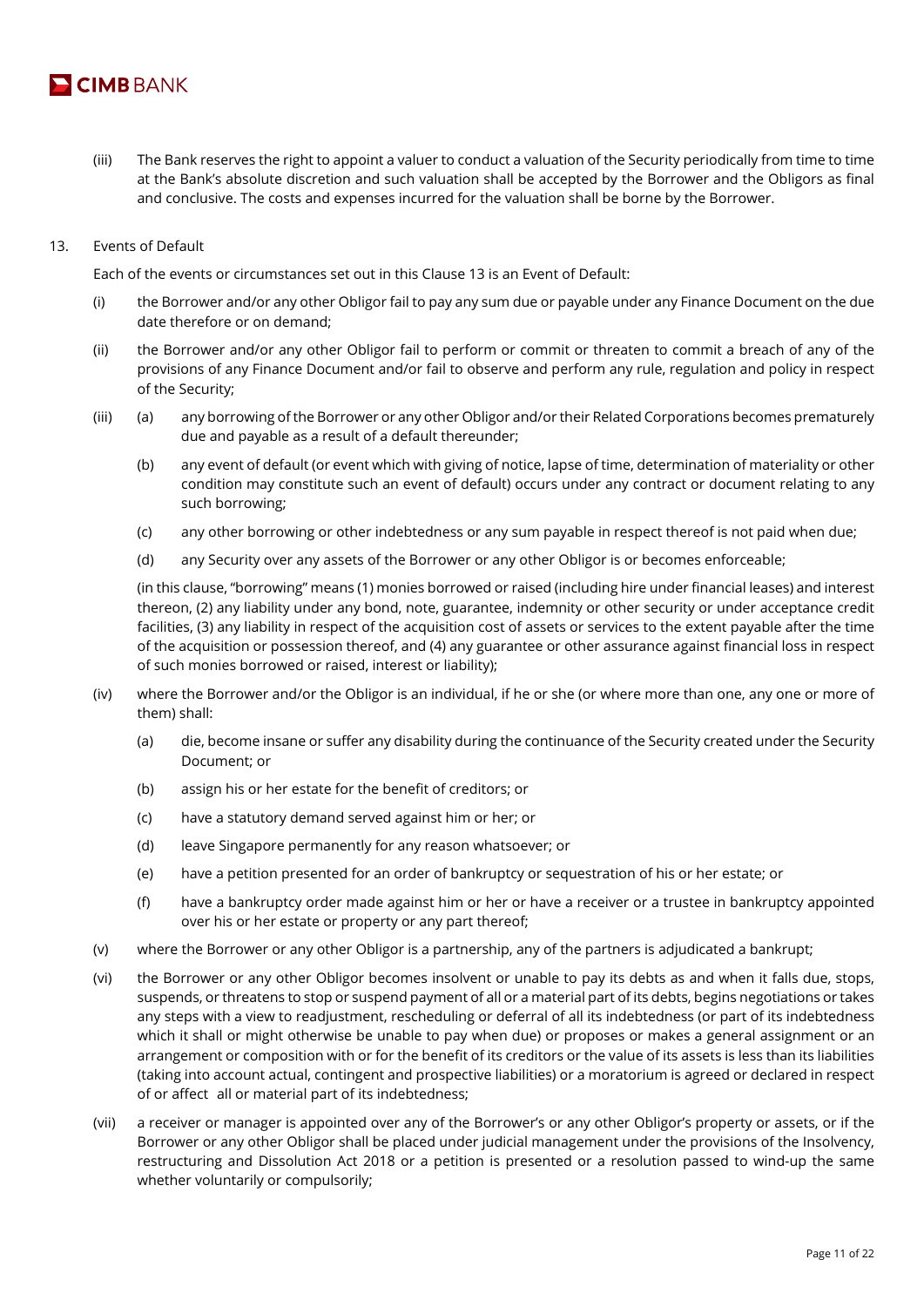

- (viii) a distress or execution is levied or enforced upon or sued against any part of the properties or assets of the Borrower or any other Obligor;
- (ix) any legal proceedings, suits or action of any kind whatsoever (whether criminal or civil) shall be instituted against the Borrower or any other Obligor;
- (x) it is or shall become unlawful for the Borrower or any other Obligor to perform or comply with any one or more of their obligations under any Finance Document;
- (xi) any step is taken by any person or agency with a view to the confiscation, seizure, compulsory acquisition, expropriation or nationalisation of the Security or any part thereof, or any other asset or property of the Borrower or any other Obligor;
- (xii) any step or petition is taken by any person for the dissolution or winding-up of the Borrower or any other Obligor or a receiver is appointed over the assets and undertakings of the Borrower or any other Obligor;
- (xiii) the Borrower or any other Obligor shall cease or threaten to cease to carry on business;
- (xiv) in the opinion of the Bank the Security in the Security Document is in jeopardy and notice thereof has been given by the Bank to the Borrower and/or the other Obligor or if notice of revocation, repudiation or termination of any guarantee or other Security is received by the Bank;
- (xv) any action, condition or thing (including the obtaining of any necessary consent) at any time required to be taken, fulfilled or done is not taken, fulfilled or done or any such consent ceases to be in full force and effect or any condition in or relating to any such consent is not complied with;
- (xvi) the accounts of the Borrower, its Related Corporations and/or any other Obligors delivered to the Bank are qualified in a manner or to an extent unacceptable to the Bank;
- (xvii) the Borrower and/or any other Obligor is declared to be a declared company under the provisions of Part 9 of the Companies Act 1967 or similar action is taken against it under corresponding legislation of any other jurisdiction applicable;
- (xviii) there shall occur a material adverse change in the business, assets or financial position of the Borrower and/or any other Obligor or if any situation shall have arisen which in the opinion of the Bank shall make it improbable that the Borrower and/or any other Obligor will be able to perform their obligations under any Finance Document;
- (xix) any warranty, representation, statement or declaration made or acknowledged or deemed to have been made or acknowledged by the Borrower and/or any other Obligor to the Bank at any time is found to be incorrect or false in any respect or ceases to be correct or true in any respect or if the Borrower and/or any other Obligor breaches or does not fully comply with the same at any time;
- (xx) the Borrower and/or any other Obligor being a partnership or a corporation, changes its constitution or, being a corporation, changes its shareholding or capital structure and/or Constitution without obtaining the Bank's prior written consent;
- (xxi) any provision of any Finance Document shall become void, voidable or unenforceable in whole or in part for any reason whatsoever;
- (xxii) any event of default occurs under any Security Document;
- (xxiii) the Borrower or any other Obligor shall fail to satisfy any judgment passed against the Borrower or such Obligor by any court of competent jurisdiction and no appeal against such judgment has been made to any appropriate appellate court within the time prescribed by law or such appeal has been dismissed and in the case of any judgment obtained in default of appearance, no application has been made to set such judgment aside within one month of the Borrower or such Obligor becoming aware of that judgment;
- (xxiv) in the opinion of the Bank (which opinion shall be final and conclusive), the business and/or affairs of the Borrower are not carried out or conducted satisfactorily in accordance with sound financial and/or business standards and/ or practices, and/or if any of the Borrower's accounts with the Bank are not operated satisfactorily;
- (xxv) any Authorisation referred to herein is revoked or withheld or modified or is otherwise not granted or fails to remain in full force and effect; or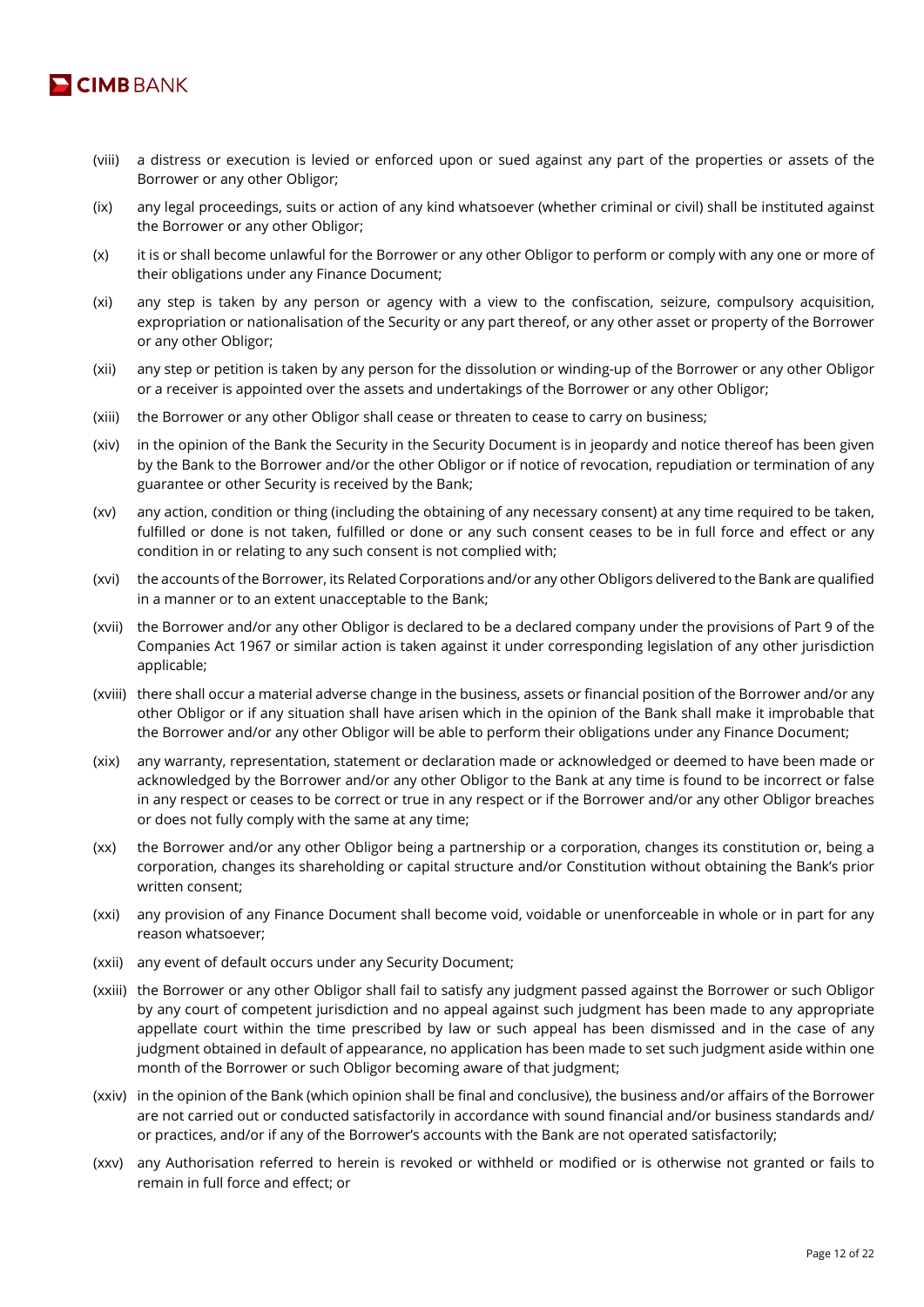

(xxvi) an event or events has or have occurred or a situation exists which could or might, in the sole opinion of the Bank, prejudice the ability of the Borrower and/or any other Obligor to perform its obligations under the Facilities and/or Finance Documents or prejudice the Security granted in accordance with the terms and conditions hereof and thereof.

Upon the occurrence of an Event of Default, the whole of the monies outstanding and unpaid together with all interest thereon and all other sums of money due and owing to the Bank (including contingent liabilities) shall immediately become due and payable upon written demand or notice, and the Borrower shall provide cash cover for all contingent liabilities and for all notes or bills accepted, endorsed or discounted and all bonds, guarantees, indemnities, documentary or other credits or any instruments whatsoever from time to time entered into by the Bank for the Borrower's account. The Facilities shall automatically cease to be available to the Borrower and shall be deemed to have been cancelled.

Notwithstanding any provision herein to the contrary, the Bank shall be entitled to exercise any one or more of its rights and do any one or more of the acts, matters and things specified above irrespective of whether or not:

- (i) the Finance Documents have been executed, delivered or perfected;
- (ii) the Facilities have been utilised;
- (iii) any term or period of availability or utilisation has been provided for in respect of the Facilities; and/or
- (iv) any event of default is continuing.

In the event that any Security Document has or shall be prepared, executed, delivered or perfected, the Security which may be constituted by and the Bank's rights under such Security Document shall not be prejudiced by the exercise of any such right or the doing of any such act, matter or thing and shall secure and/or continue to secure the Facilities.

#### 14. Compliance with Law and Regulatory Requirements

Without prejudice to any other provisions in any Finance Document, the Bank may from time to time make such variations as may be necessary to comply with all relevant laws and Regulatory Requirements irrespective of whether or not such laws and Regulatory Requirements were in existence or in force prior to or after the date of the Facility Letter.

15. Nominees Charges

The Borrower agrees to the appointment of any nominee company as determined by the Bank ("Nominee"), with respect to any account to be maintained with the Nominee in respect of any pledged securities. The Borrower agrees to pay all fees, charges and expenses for the services provided by the Nominee thereunder. In the event that the Borrower fails to make such payment to the Nominee, the Borrower agrees that the Bank shall be entitled to debit automatically and/or set off against any account of the Borrower with the Bank in or towards such settlement.

16. Right to Debit Account

The Borrower authorises the Bank to debit all amounts payable by the Borrower in respect of the Facilities from the Borrower's current account or other account (whether in the Borrower's sole name or jointly with any other person) with the Bank. The Borrower shall ensure that there are sufficient funds in the current account to meet the principal repayment and all amounts payable by the Borrower in respect of the Facilities.

### 17. Right of Set-Off

In addition to any lien, right of set-off or other rights which the Bank may have, the Bank shall be entitled at any time without notice to combine, consolidate or merge all or any of the Borrower's and the Borrower's subsidiaries' or Related Corporations' (if applicable) then existing accounts held with the Bank and any of the Bank's subsidiaries or Related Corporations (if applicable) at any branch or office (whether in Singapore or elsewhere and whether in the Borrower's sole name or jointly with others) and set-off or transfer any such amounts standing to the credit of any one or more accounts in or towards satisfaction of any money owing or obligations or liabilities of the Borrower to the Bank whether such liabilities are present, future, actual, contingent, primary , collateral, several or joint. Where the balances and liabilities are not expressed in the same currency, the Bank is authorised to effect any necessary conversions at its own rate of exchange then prevailing.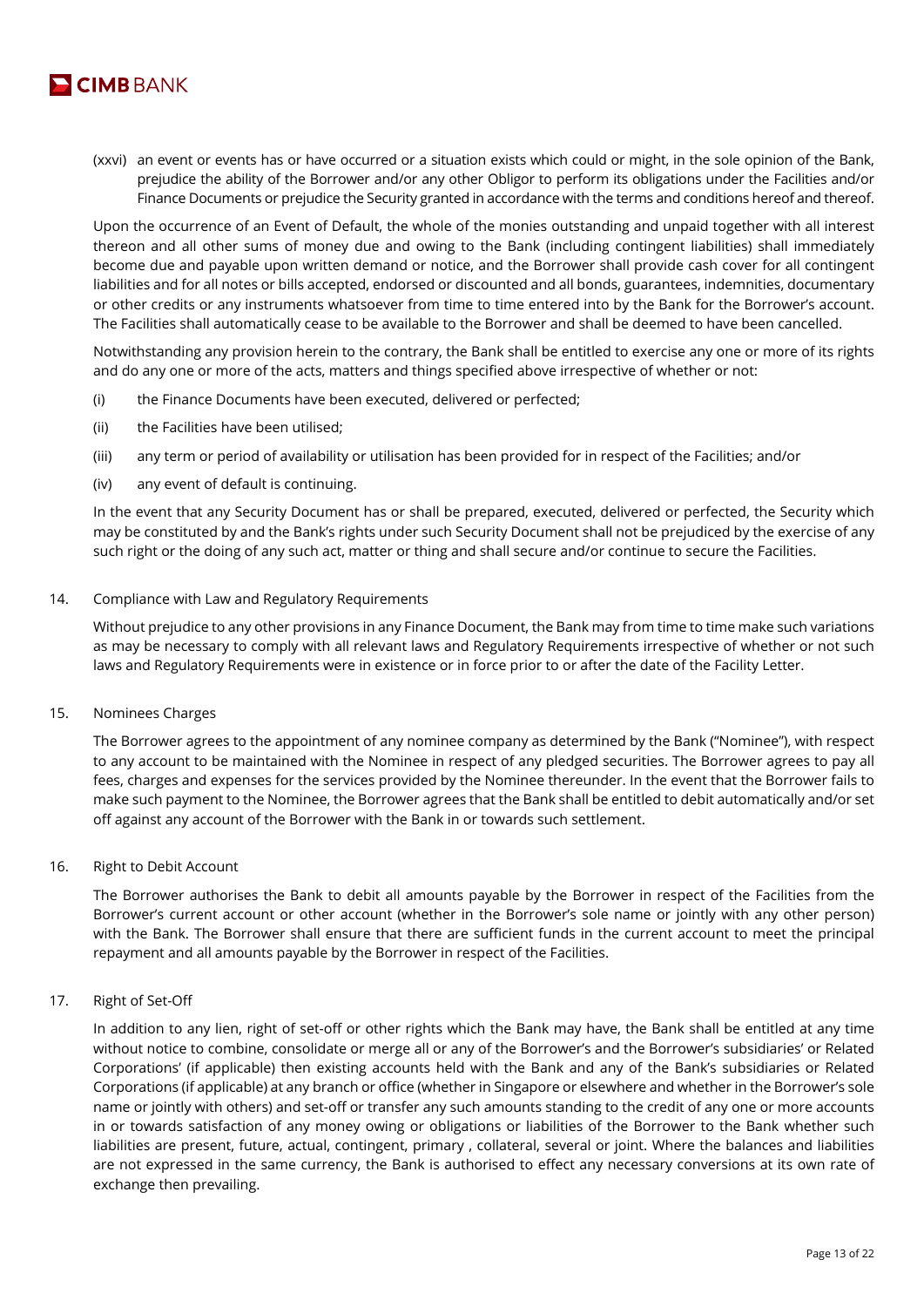

# 18. Appropriation

The Bank shall at its absolute discretion be entitled to utilise and appropriate any monies received in any manner howsoever deemed fit.

- 19. Right of Assignment
	- (i) The Bank reserves the right to transfer and/or assign at the costs of the Borrower all or any part of its rights, benefits and obligations pertaining to the Facilities to any one or more banks or other lending institutions upon giving notice thereof to the Borrower.
	- (ii) The Borrower may not assign its rights or obligations under the Finance Documents.
- 20. Notices
	- (i) Any notice or other communication to be given or made pursuant to the Facilities by any Obligor to the Bank may be made by letter or facsimile, addressed to the Bank at 30 Raffles Place #04-01, Singapore 048622, and will only be effective when actually received by the Bank.
	- (ii) Any certificate, statement, notice, demand or other communication to be given or made pursuant to the Facilities by the Bank to any Obligor shall be served on the Obligor (or the Obligor's personal representatives or trustees in bankruptcy) may be served on the Obligor:
		- (a) personally;
		- (b) made by post to the Obligor's registered address or such other address last known to the Bank; or
		- (c) by telex, facsimile, email or other means of communication (including without limitation any other form of electronic media) to the Obligor's telex, facsimile number or email address or other number/address last known to the Bank;

and shall be effective (notwithstanding that it is returned undelivered) and shall be deemed to be received by the Obligor, if delivered personally or sent by telex, facsimile, email or other means of communication, on the same day or, if sent by post, on the day following posting.

- (iii) Where there are two or more persons comprised in the expression "Obligor":
	- (a) certificate, statement, notice, demand or other communication given or required to be given to the Obligor hereunder and/or in respect of the Facilities which is given by the Bank to any one or more of such persons shall be deemed to be given to and shall be binding on all such persons as though such certificate, statement, notice, demand or other communication had been given to all such persons; and
	- (b) the Bank shall be entitled (but not bound) to treat any notice or other communication given or required to be given to the Bank hereunder and/or in respect of the Facilities which is given to the Bank by any one or more of such persons as having been given by all such persons whereupon such notice or other communication shall be deemed to have been given by and shall be binding on all such persons as though such notice or other communication had been given by all such persons;

and the Obligor hereby confirms and declares that each such person is individually authorised to receive and/or give any and all such certificates, statements, notices, demands or other communications from and/or to the Bank on behalf of all such persons.

- (iv) (In the case of an individual Obligor) if the Obligor has died and at the material time there has not been issued, or the Bank has not received, a copy of a grant of probate of the deceased's will or letter of administration in respect of the deceased's estate in either case, with notification in writing of an address for communication with the deceased's representatives, any notice to that Obligor may be served in a manner as if the deceased were still living and as if the deceased's address was the address was last known to the Bank prior to the deceased's death.
- (v) The Borrower shall notify the Bank in writing immediately of any change(s) in an Obligor's mailing address, registered address, place or residence, email address, telex or facsimile number or other number/address used for other means of communications.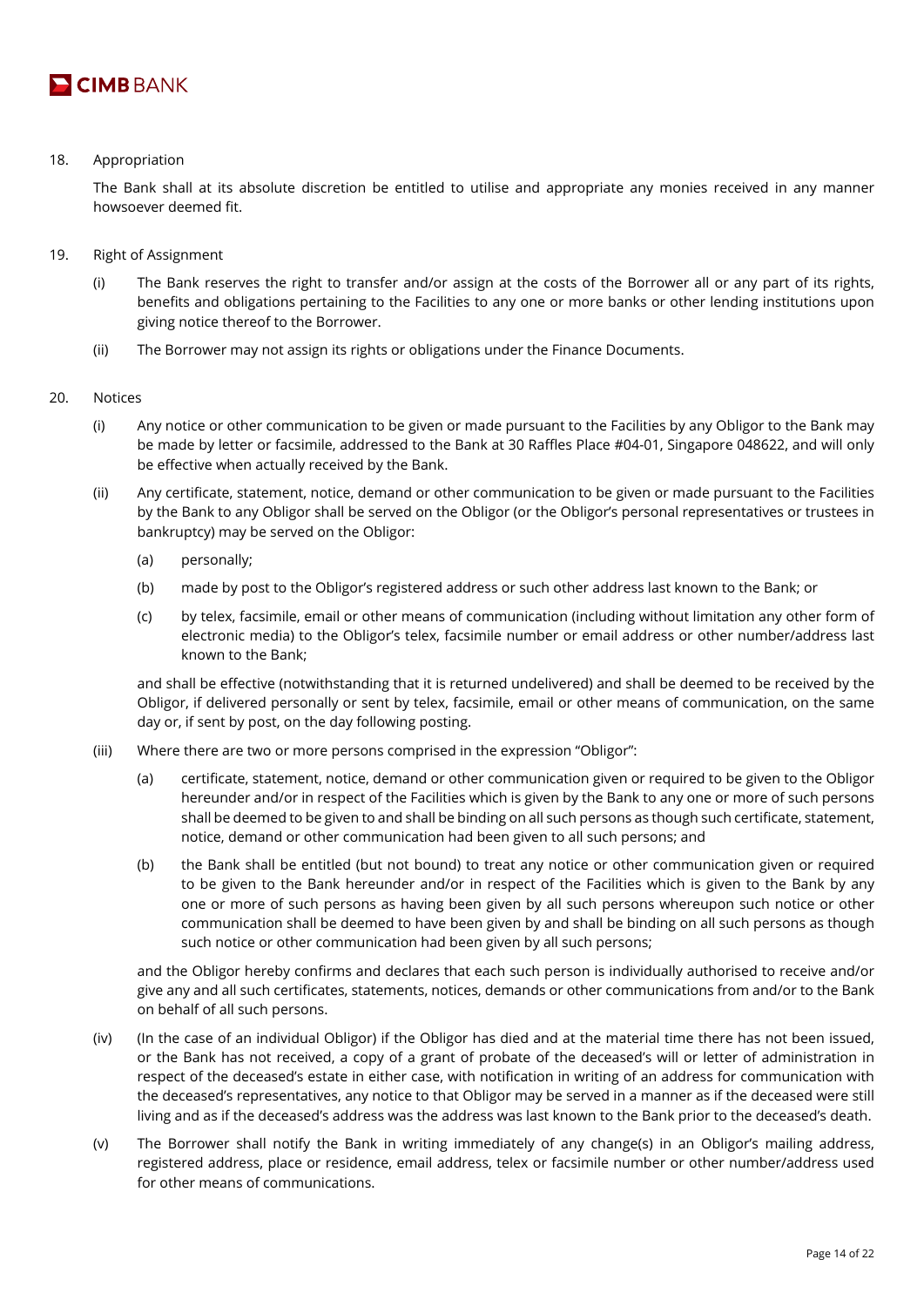

- (vi) Without prejudice to the foregoing, the Bank shall be entitled (but not bound) to accept any notice or instructions signed or sent or given or purporting to be signed or sent or given by an Obligor through email, facsimile, telex, telephone or other written or oral mode of communication provided the Bank will not be liable for so acting in good faith upon any such notice or instructions notwithstanding that it shall subsequently be shown that the same was not given or signed or sent by an Obligor, and where the Bank relies and acts in accordance with any oral instructions communicated over the telephone or in person from time to time given or purporting to be given by an Obligor or by any person who is or purports to be duly authorized to give such instructions on behalf of an Obligor, whether or not written confirmation of such oral instructions is subsequently sent by that Obligor and irrespective of the contents of such written confirmation if so sent, and whether or not such oral instructions are in fact genuine. Any such notice or instruction shall be deemed to have been given, sent, served or received at the time of acknowledgement of receipt by the Bank's duly authorised officer.
- (vii) Each Obligor agrees that communications which involve the use of facsimile, telex, telephone, email or other electronic means are not secure or virus or error free and could be intercepted, corrupted, lost, destroyed or arrive late, and neither the Bank nor any of its affiliates will be liable to the Obligor for any of these occurrences. You shall bear all risks of communications made by the Obligor to the Bank and by the Bank to the Obligor. The Bank shall not be liable in the event that any communication is delayed, intercepted, lost and/or fails to reach the Obligor during delivery, transmission or dispatch or if the content of such communication is disclosed to any third party during transit except where such delay, interception, loss and/or delivery failure or disclosure to any third party was due solely to the Bank's gross negligence or wilful default. The Bank and any of its Related Corporations may monitor, record and retain communications between the Bank and the Obligor.

# 21. Waiver

No failure to exercise and no delay in exercising on the part of the Bank any right or remedy hereunder or under the Finance Documents shall operate as a waiver thereof, nor shall any single or partial exercise of any right or remedy prevent any further or other exercise of any other right or remedy. The rights and remedies herein provided are cumulative and not exclusive of any other right or remedies provided by law.

- 22. Provision of Information
	- (i) The Borrower shall promptly furnish or cause to be furnished to the Bank all such information or documents as the Bank may from time to time require in connection with the Facilities including, without prejudice to the generality of the foregoing, information or documents affecting or relating to the use of the Facilities, the business, operations, accounts or financial condition of any Obligor or any property which may from time to time be offered as Security for the Facilities or the subject matter of any Finance Document.
	- (ii) The Borrower is, by accepting the offer in the Facility Letter
		- (a) confirming and declaring that the information and documents furnished or to be furnished by, on behalf of or with the authority, consent or knowledge of each Obligor in connection with the Facilities, any Finance Document or any Obligor including but not limited to the information and documents to be furnished pursuant to sub-clause (i) above are true, accurate, complete, correct and genuine and do not omit to state any fact the omission of which makes any information furnished or statements made therein in the light of the circumstances under which they were furnished or made, misleading, and all expressions of expectation, intention, belief and opinion and all projections and forecasts contained therein were honestly made on reasonable grounds after due and careful enquiry by the Obligor;
		- (b) permitting the Bank (but the Bank is not obliged) to obtain or verify any information from any source in relation to the Facilities, any Finance Document and any Obligor and the Bank shall be entitled (without any verification or further verification) to rely upon, utilise and/or disclose any information (howsoever obtained) in relation to the Facilities, any Finance Document and any Obligor irrespective of whether or not the Facilities have been utilised, cancelled or terminated;
		- (c) acknowledging, confirming and agreeing that although:
			- (1) the Bank shall be entitled (but not obliged) to rely and/or act on any and/or all information and/or documents whatsoever (including but not limited to any feasibility study reports, projections, forecasts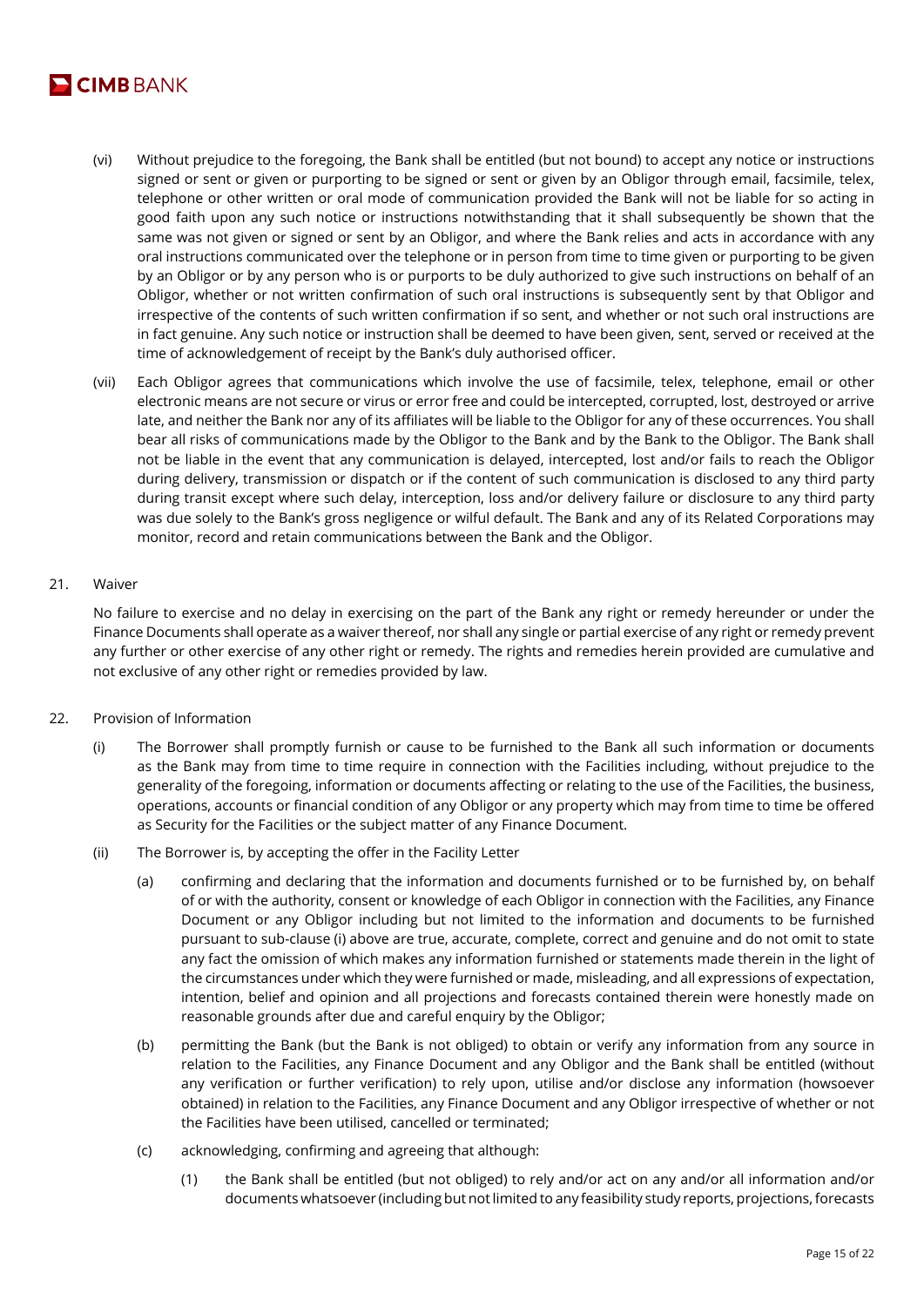

or information memoranda) which may from time to time be furnished by, on behalf of or with the authority, consent or knowledge of any Obligor to the Bank in connection with the Facilities or any indulgence extended, granted or permitted by the Bank to any Obligor or any person whomsoever or the application for or for the renewal or extension of the Facilities or any such indulgence; and

(2) the Borrower shall be accountable and liable to the Bank for all such information and documents and for the accuracy, veracity and authenticity thereof;

nevertheless, notwithstanding anything to the contrary contained herein, neither the reliance by the Bank on any of such information or documents nor the granting or making available or the continuing to grant or make available or the renewal or extension of the Facilities by the Bank or any indulgence extended, granted or permitted by the Bank or any renewal or extension of such indulgence or any other act or omission of the Bank shall be treated as and/or deemed to be an acceptance, acknowledgement or admission by the Bank of any or all such information and/or documents (including but not limited to the contents thereof) or of the accuracy, veracity or authenticity thereof.

(iii) The Borrower shall promptly notify the Bank or cause the Bank to be promptly notified of any change in any information or documents furnished by, on behalf of or with the authority, consent or knowledge of each Obligor in connection with the Facilities, any Finance Document or any Obligor or if any such information or document is not, or ceases to be, true, accurate, complete, correct or applicable for any reason whatsoever.

# 23. Disclosure

- (i) Each Obligor irrevocably and unconditionally consents for the Bank and any officer (as defined in the Banking Act 1970 (the "Banking Act")) of the Bank to disclose any customer information (as defined in the Banking Act) relating to that Obligor or any information whatsoever relating to that Obligor as the Bank shall consider appropriate to any person wherever situate, at any time and for any purpose whatsoever, including without limitation disclosures to:
	- (a) the Bank's parent or ultimate holding company, any of its affiliates or related entities, its head office and any other branch, office or unit in or outside Singapore;
	- (b) the Monetary Authority of Singapore and any statutory and revenue authorities;
	- (c) the police, any public officer in connection with any investigation or offence, or any person to the extent required for the purpose of any litigation, arbitration, investigative or regulatory proceedings or procedure;
	- (d) the Bank's auditors and any of its professional advisers and any other persons or organisations providing services to it (including any rating agency, insurer or insurance broker, direct or indirect provider of credit protection, debt collection agency, credit reference agency or contractor) whether in Singapore or elsewhere,
	- (e) any person or organisation whether in Singapore or elsewhere, engaged by the Bank for the purpose of performing or in connection with the performance of services or operational functions of the Bank where such services or operational functions have been out-sourced;
	- (f) any person to whom disclosure is permitted or required by the Banking Act or to any other person or entity in connection with any statutory provision, law or regulations, including where required by any domestic or overseas regulators or tax authorities to establish the Obligor's tax liability in any/or the relevant jurisdiction;
	- (g) any credit bureau or any other organisation or corporation or to any member thereof, for the purposes of, without limitation, assessing the respective Obligor's credit worthiness;
	- (h) any other person to whom the Bank assigns or transfers (or may potentially assign or transfer) all or any of its rights and obligations under the Finance Documents;
	- (i) the Bank's stationery printer, external printer, agent or storage or archival service provider (including but not limited to any provider of microfilm service or any electronic storage, archival or recording facility) for the purpose of making, printing, mailing, storage, microfilming and/or filing personalised cheques, statements of accounts, cards, labels, mailers or any other documents or items on which your name and/or other particulars appear, or any data or records or any documents whatsoever;
	- (j) any information gathering or processing organisation or department conducting surveys on the Bank's behalf whether in Singapore or elsewhere;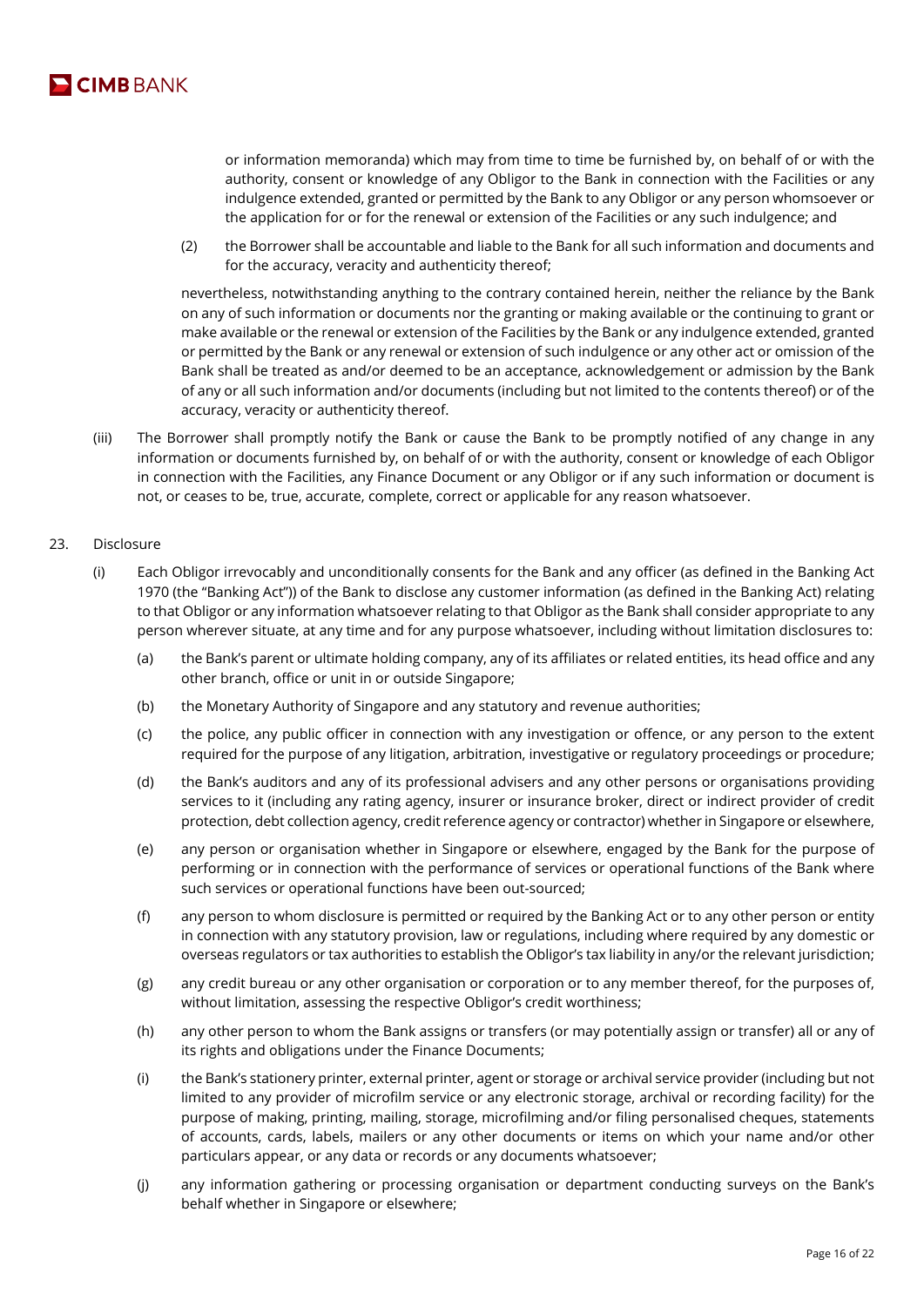

- (k) any person in compliance with, or whom the Bank in good faith believes is entitled to such relief pursuant to, the order, notice or request of any government agency or authority or courts in Singapore or of a jurisdiction where any of the Bank's overseas branches or offices are situated or where the Bank has assets;
- (l) any person or organisation for the purpose of collecting and recovering for and on the Bank's behalf, or securing for your benefit or repaying on your behalf, any sums of money owing to the Bank from you;
- (m) any person who is a recipient of a transaction initiated by you (but only to the extent required to identify you as the originator of the transaction) or to any person who is a potential sender of a transaction to you (but only to the extent required to confirm your identity as the intended beneficiary of the transaction) or to any person who has successfully sent a transaction to you (but only to the extent required to confirm your identity as the recipient of the transaction);
- (n) any person which we believe in good faith to be you or your authorised signatory;
- (o) your solicitors or legal representatives. For this purpose, you agree that we may reasonably rely on any correspondence from such persons or entities stating to be your solicitors or legal representatives;
- (p) any other Obligor;
- (q) any person permitted by the Borrower or any Obligor;
- (r) any person in connection with any statutory law or regulatory requirements, including where required by any domestic or overseas regulators or tax authorities or where necessary to establish an Obligor's tax liability in any/or the relevant jurisdiction;
- (s) any other persons for any purpose whatsoever, including but not limited to persons who are being assessed by the Bank as potential service providers and who have signed a non-disclosure agreement with the Bank; and/or
- (t) any person, corporation, firm, partnership, limited partnership, limited liability partnership, society, association, trade union, institution and other business concern, whether local or foreign, where we in good faith deem it reasonable to make such disclosure.
- (ii) Each Obligor further agrees that the persons specified in Clause 23 and any service provider selected by them may further disclose such information as required by any applicable law, regulation, judgment or order of court or of any tribunal or otherwise, in Singapore or any other jurisdiction (including without limitation any governmental authority, regulator including any central bank or other fiscal or monetary authority in any jurisdiction).
- (iii) This Clause 23 is not, and shall not be deemed to constitute, an express or implied agreement by the Bank with any Obligor for a higher degree of confidentiality than that described in Section 47 of the Banking Act and in the Third Schedule to the Banking Act. Further, this provision shall be in addition to, and not in substitution for, (i) any other agreement/provision agreed to between the parties (whether before or after the date hereof) which gives broader rights of disclosure to either party than contained herein or (ii) the Bank's other rights of disclosure under and pursuant to any applicable law, including without limitation the Banking Act of Singapore or the Personal Data Protection Act and nothing herein is to be construed as limiting any of those other rights. The Bank's right to disclose information as set out in this Clause 23 shall survive the termination of the Facilities and/or the termination of any relationship between the Obligors and the Bank for any reason whatsoever.

It is hereby agreed that the Bank and any officer or the Bank may disclose the foregoing information to the fullest extent permitted by the Banking Act or any other statutory provision or law.

- (iv) The rights conferred on the Bank herein shall be in addition to and shall not be in any way prejudiced or affected by any other agreement, expressed or implied, between the Borrower and/or the other Obligors and the Bank in relation to any information referred to herein nor shall any such other agreement be in any way prejudiced or affected by any provision herein.
- (v) This consent and provision shall survive the termination of any or all of the Borrower's accounts or Facilities with the Bank, and/or the termination of any relationship between such Obligor and the Bank, for any reason whatsoever.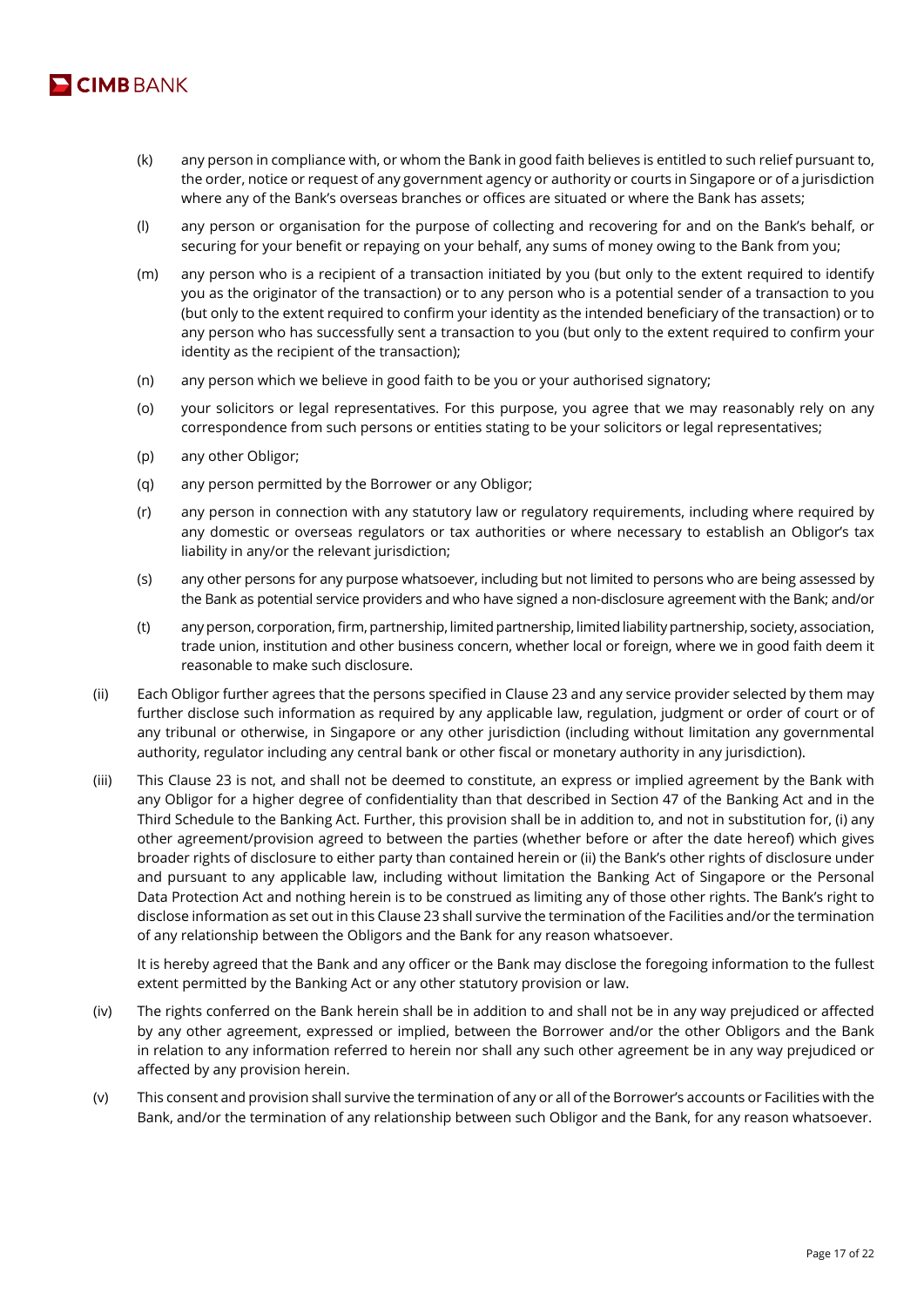

- 24. Personal Data Protection
	- (i) The Bank's Personal Data Protection Terms and Conditions (the "CIMB Personal Data Terms", available at https:// www.cimb.com.sg/content/dam/cimbsg/personal/document/tnc/regulations-policies/pdpa.pdf or on request, and as may be amended and/or substituted from time to time) is incorporated by reference into and forms part of these Standard Terms and Conditions and shall apply to all personal data that the Obligors provide to the Bank or that the Bank obtains from any other sources or that arises from the Obligors' relationship with the Bank or any of the Bank's Related Corporations.
	- (ii) Each Obligor agrees and consents to the Bank's collection, use, disclosure and processing of personal data in accordance with the CIMB Personal Data Terms and these Standard Terms and Conditions. Each Obligor's consent given in this Clause 24 is also given to the Bank's collection, use or disclosure of the personal data for the purposes mentioned in Clause 23 in accordance with the CIMB Personal Data Terms and these Standard Terms and Conditions.
	- (iii) Where any Obligor provides the Bank with the personal data of an individual (other than that Obligor itself, if it is an individual), that Obligor represents, undertakes and warrants that it has obtained that individual's prior agreement and consent to the collection, use, disclosure and processing of that individual's personal data by the Bank in accordance with the CIMB Personal Data Terms and these Standard Terms and Conditions and that the personal data provided by that Obligor to the Bank is true, accurate and complete.
	- (iv) In the event of any conflict or inconsistency between these Standard Terms and Conditions and the CIMB Personal Data Terms, the provisions of these Standard Terms and Conditions shall prevail.
	- (v) Any consent given by any Obligor in relation to the collection, use, processing and disclosure of personal data shall continue notwithstanding that Obligor's death, incapacity or dissolution, the termination of any or all of that Obligor's accounts, the termination of the Facilities and/or the termination of any relationship between the Obligors and the Bank for any reason whatsoever.
- 25. Electronic signature, Records and Documents
	- (i) Where the Bank in its discretion agrees to accept any notice or instruction from the Obligors through facsimile, telex, telephone, email or other electronic means (the "**Electronic Communication**"), the Bank shall be entitled to require the Obligors to sign such Electronic Communication, and in this connection the Obligors authorise and consent to the Bank collecting and linking its signature with the relevant Electronic Communication in electronic form, upon the submission of the Obligors' electronic signature or electronic image of the Obligors' signature, in a manner which complies with the Bank's internal processes and requirements.
	- (ii) The Obligors agree that such signature collected, received and/or stored in such electronic form shall be deemed to be equivalent to the Obligors' signature in hard copy for all purposes provided each such signature is collected in a manner which complies with the Bank's internal requirements and any requirement under all applicable laws and regulations.
	- (iii) The electronic data or images of any form, document, instruction or communication, other electronic documents, instruction or communication and all records in electronic form (collectively, "**Electronic Records**") maintained by the Bank or on your behalf where any signature(s) in electronic form has/have been affixed or appended, which fulfil the Bank's internal processes and requirements and any requirement under all applicable laws and regulations, shall be deemed to be valid, accurate and authentic, and given the same effect as if such Electronic Records in electronic form were written and signed between the relevant Obligor and the Bank in hard copy.
	- (iv) The Electronic Records can be used as evidence in any court proceedings as proof of their contents. The Obligors shall not dispute the validity, accuracy or authenticity of the contents of any such Electronic Records, including evidence in the form of activity or transaction logs, computer or electronic records, magnetic tapes, cartridges, computer printouts, copies, or any other form of computer or electronic data or information storage or system, and that such Electronic Records shall be final and conclusive of the information and the relevant Obligor's instruction and agreement of any matter set out in the associated Electronic Communication, save in the case of the Bank's manifest or clerical error. The Obligors further agree that the security procedure applied or to be applied to verify any signature(s) in electronic form that has/have been affixed or appended to any Electronic Communication is commercially reasonable and secure, pursuant to the Electronic Transactions Act 2010.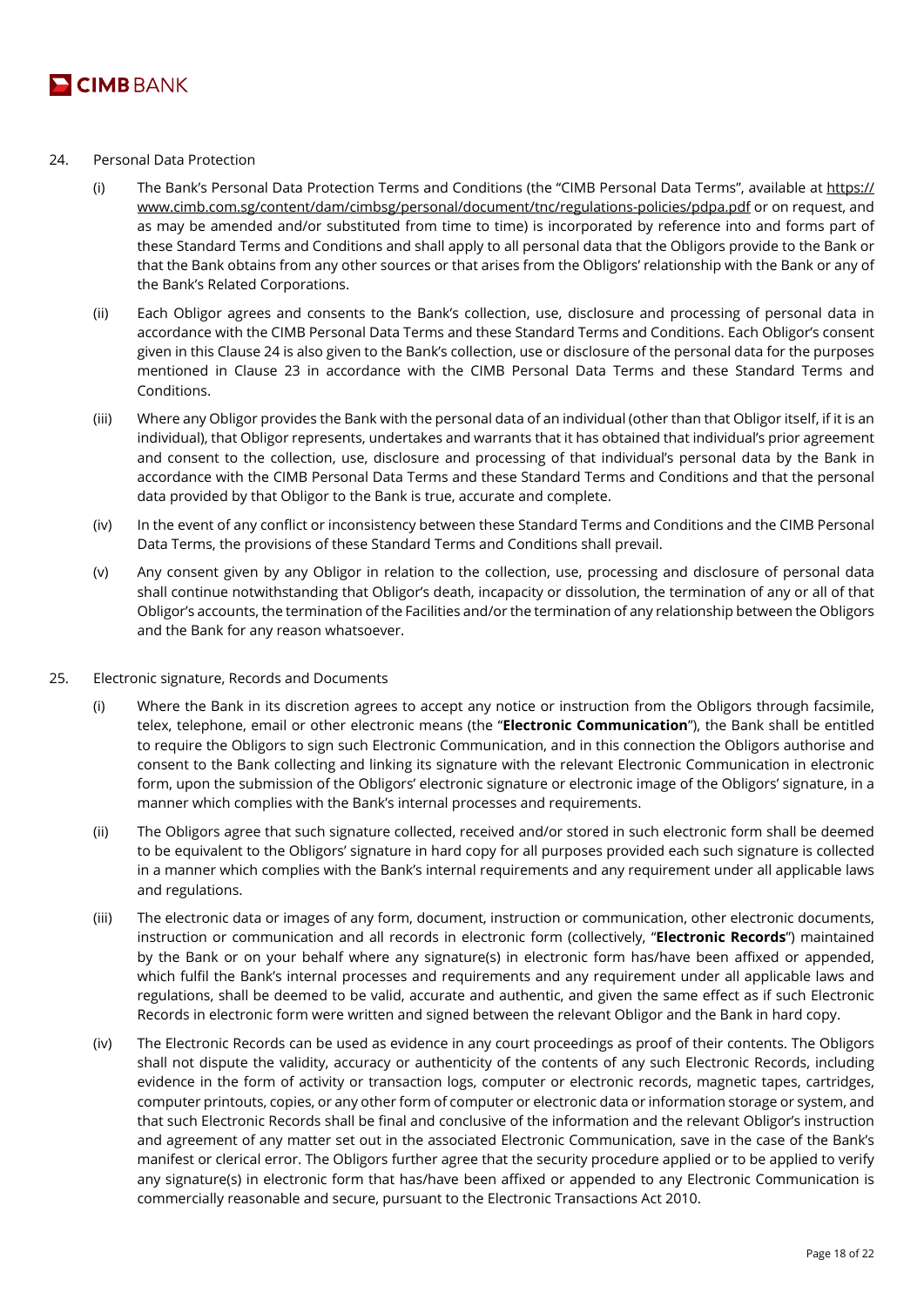

#### 26. Power of attorney

The Borrower by way of security hereby irrevocably appoints the Bank and any delegate or person as the Bank may designate as the attorney of the Borrower in the Borrower's name or otherwise with full powers of substitution to execute and do all such assurances, acts and things which the Borrower ought to do under the provisions of the Finance Documents and/or to enforce any rights in respect thereof and/or to bring, defend, negotiate, compromise, abandon, settle or discontinue any legal proceedings or arbitration in your name as the Bank may in its absolute discretion consider necessary or advisable and the Borrower hereby ratifies and confirms all whatsoever acts and deeds of the attorney or attorneys as he/she/they shall lawfully do under this power of attorney. The Bank shall not be liable to the Borrower for any loss that the Borrower may suffer as a result of the exercise by the Bank of its powers as the Borrower's attorney. This power of attorney is irrevocable (despite the Borrower's bankruptcy, liquidation or other incapacity whatsoever) as long as the whole of the Secured Amounts is not totally discharged.

# 27. Valuation

The Bank shall be entitled, from time to time as and when it deems fit, to carry out or to require the Borrower to carry out, at the cost and expense of the Borrower, a valuation or revaluation on any property of any Obligor which is offered by the Obligor as security to the Bank in respect of the Facilities or which is the subject matter of any Finance Document and for the purpose of such valuation or revaluation the Bank may appoint or require the Borrower to appoint a valuer acceptable to the Bank and the Borrower shall give or cause to be given to the Bank or such valuer such rights of access and entry and such written authorities as may be required by the Bank or such valuer.

Any determination of the Bank as to the value of or attributable to any property of any Obligor which is offered by the Obligor as Security to the Bank in respect of the Facilities or which is the subject matter of any Finance Document shall be binding and conclusive on the Borrower.

#### 28. No Liability

Notwithstanding anything to the contrary in the Facility Letter, these Standard Terms and Conditions or any other document or under any law, the Bank shall not be liable in any manner whatsoever (and whether under law or in equity or otherwise) and under any circumstances whatsoever to any Obligor or any other person whomsoever for any delay whatsoever arising out of or in connection with:

- (i) the preparation, execution or perfection of any of the Finance Documents;
- (ii) the satisfaction of any of the conditions for the drawdown or utilisation of the Facilities or any part thereof;
- (iii) the drawdown or utilisation of the Facilities or any part thereof;
- (iv) effecting or otherwise in connection with any indulgence (including but not limited to the release or discharge of any document or Security) agreed to be extended, granted or permitted by the Bank to the Borrower or any other Obligor or any person whomsoever whether providing Security for the Facilities or otherwise; or
- (v) the preparation, issue, execution, delivery, submission, perfection or registration of any redemption statement, undertaking, release, reassignment, discharge or other document or instrument whatsoever in relation to the redemption, release, reassignment or discharge of any Security under the Finance Documents or of any Finance Documents;

howsoever caused (including but not limited to by reason of any negligence or default on the part of the Bank) or for any and/or all consequences arising from any such delay (including but not limited to any loss or damage whatsoever howsoever arising from any such delay which may be incurred or suffered by any Obligor or any other person whomsoever).

Notwithstanding anything to the contrary, the Bank shall not be liable for any amount being loss of income or profit or savings or indirect, incidental, consequential, exemplary, punitive or special damage even if the Bank has been advised of the probability of such damages in advance, and all such damages are expressly disclaimed.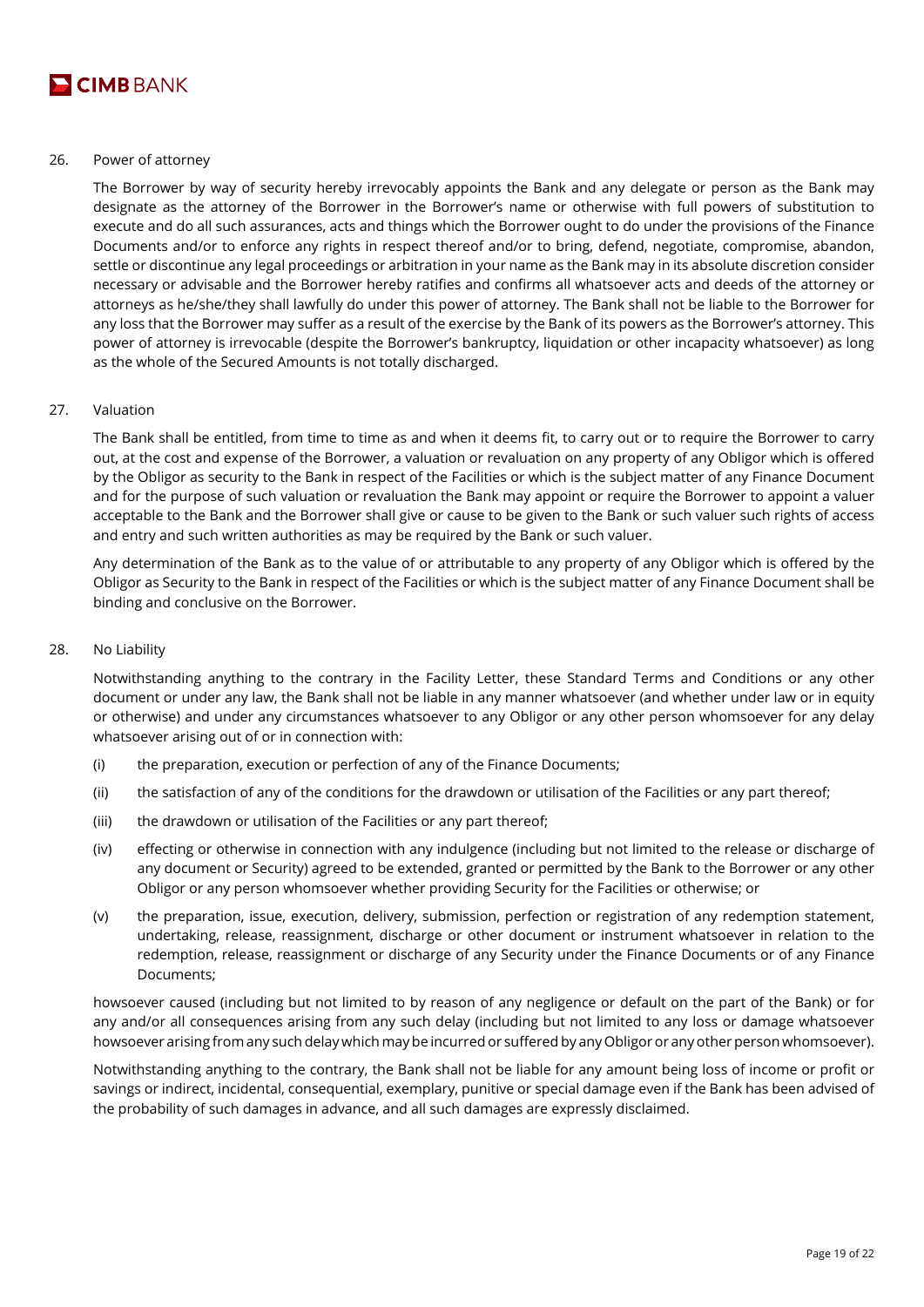

# 29. Costs

The Borrower shall pay and bear from time to time all fees, costs, charges, expenses, taxes and other monies in any way connected with or arising out of the Facilities and/or the Finance Documents from time to time including but not limited to all fees, costs, charges, expenses, taxes and other monies whatsoever including but not limited to (a) the Bank's solicitors' costs on a full indemnity basis; (b) the charges of the Bank's valuers, appraisers, estate agents and auctioneers; (c) quit rent, assessment, rates, taxes, drainage charges, sewerage charges, service charges, maintenance fee, insurance premiums, sinking fund payments and other outgoings, charges and payments whatsoever that may be payable in respect of any property which is the subject matter of any Security Document; and (d) all costs and expenses incurred or expended by the Bank in the negotiation, preparation, execution, completion, stamping, registration and/or perfection and/or discharge and/ or release of any of the Finance Documents and/or any Security and/or in the collection of any monies due or becoming due under the Finance Documents and/or in enforcing and/or preserving any of the Security and/or any of the rights under the Security Documents and/or in connection with or arising out of any variation or review of the Facilities by the Bank and/or otherwise in connection with the Facilities and/or the Finance Documents or for or on behalf of or for the account of any Obligor irrespective of whether or not the Facilities are utilised, suspended or cancelled.

All monies whatsoever agreed to be paid by any Obligor under any of the provisions of the Finance Documents which are not paid may be paid by the Bank without any obligation so to do upon the failure of any Obligor to do so. All such fees, costs, charges, expenses, taxes and monies referred to above in this Clause or in any of the provisions of the Finance Documents or otherwise howsoever shall be payable by the Borrower to the Bank on demand from time to time and shall bear interest thereon at such rate as may be determined by the Bank from the date of the monies having been paid or expended until such time such moneys and the interest thereon are paid to and received in full by the Bank and until such payment shall constitute part of the amount secured under the Finance Documents and may be debited into the Borrower's account with the Bank without notice to the Borrower.

# 30. Evidence of Indebtedness

For all purposes (including but not limited to any proceedings relating to any of the Finance Documents) a statement issued by or on behalf of the Bank as to any amount due to the Bank under any of the Finance Documents which is:

- (i) signed by an officer of the Bank; or
- (ii) contained in a document produced by a computer in the course of its ordinary use;

shall, in the absence of manifest error or unless otherwise provided in any of the Finance Documents, be binding on and conclusive evidence against the Borrower that such amount is in fact due and payable.

31. Joint and Several Liability

If the Obligor comprises more than one person:

- (i) the undertakings and obligations of the Obligor whether set out in these Standard Terms and Conditions or otherwise shall be construed as the joint and several undertakings and obligations of each such person, and all references to the Obligor shall where the context so admits also be construed as a reference to any one or more of the persons constituting the Obligor;
- (ii) any one or more of such persons ("Original Signatories") is not bound by the provisions of a Finance Document (whether by reason of its or their lack of capacity or improper execution or for any other reason whatever), the remaining Original Signatory or Original Signatories shall continue to be bound by the provisions of the Finance Document as if such other Original Signatory or Original Signatories had never been party hereto; and
- (iii) the Bank shall be at liberty to release or discharge any one or more of such persons from liability or to compound with, accept compositions from or make any other arrangements with any of such persons without in consequence releasing or discharging any other of such persons or otherwise prejudicing or affecting the Bank's rights and remedies against any other of such persons.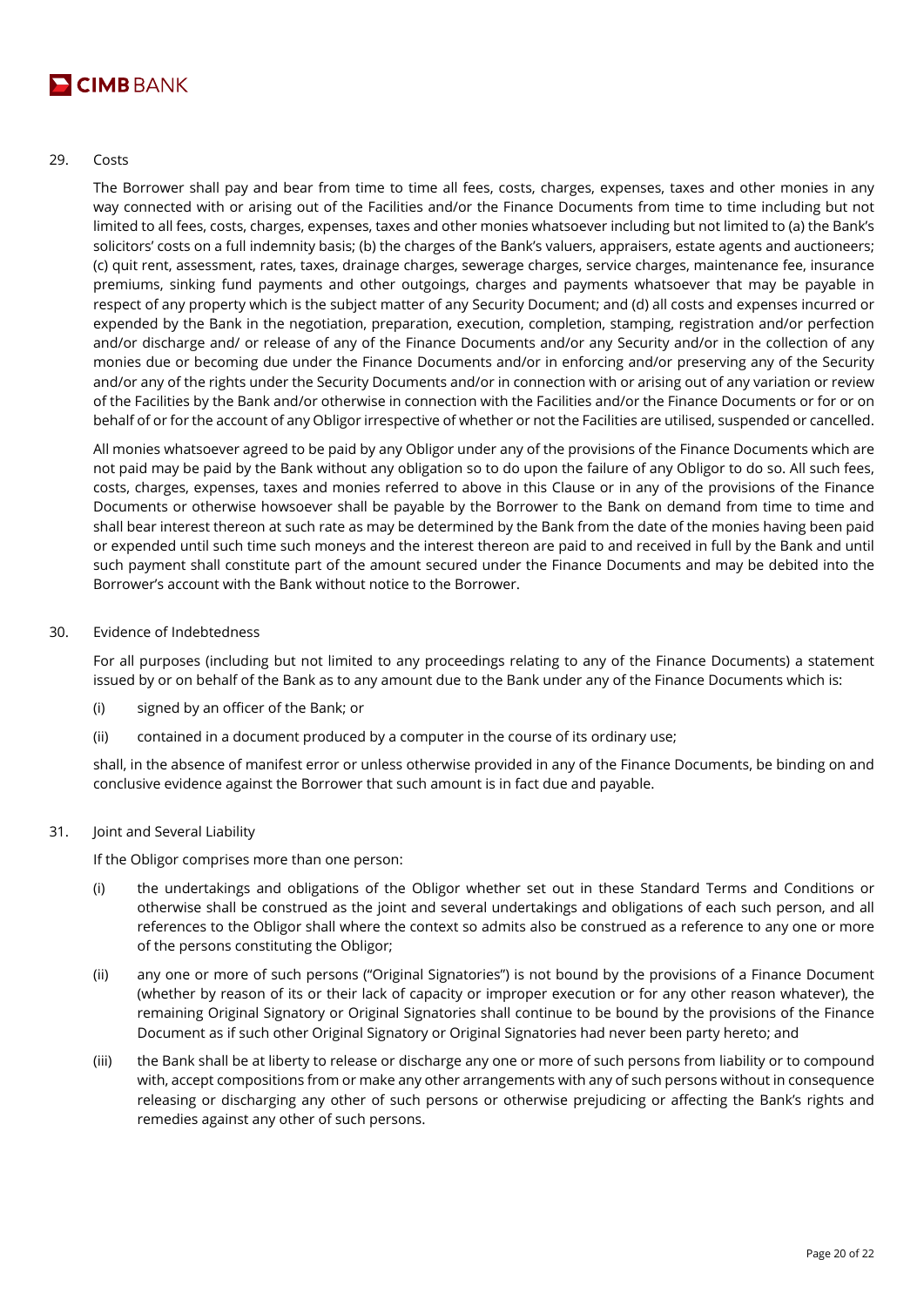

# 32. Severability

Any provision of the Facility Letter or these Standard Terms and Conditions which are illegal, void, prohibited or unenforceable in any jurisdiction shall as to such jurisdiction be ineffective to the extent of such illegality, voidness, prohibition or unenforceability without invalidating the remaining provisions hereof or any part thereof and any such illegality, voidness, prohibition or unenforceability in any jurisdiction shall not invalidate or render illegal, void or unenforceable any such term, condition, stipulation, provision, covenant or undertaking in any other jurisdiction.

# 33. Currency

All sums of monies herein offered by the Bank to and to be repaid by the Borrower to the Bank shall be in such currencies as those stated under the respective Facilities.

## 34. Right of Third Parties

Notwithstanding the provisions of the Contracts (Rights of Third Parties) Act 2001 of Singapore, no term of the Finance Documents is enforceable by a person who is not a party hereto.

# 35. Counterparts

Each Finance Document may be executed in any number of counterparts, and this has the same effect as if the signatures on the counterparts were on a single copy of the Finance Document.

#### 36. Service of Process

Personal service of any writ of summons or other originating process or sealed copy thereof, pleadings or other documents may be effected on the Borrower and/or any other Obligor by leaving the same at the address stated in the Facility Letter or at the place of business or abode or the address in Singapore of the Borrower and/or such other Obligor last known (and in this connection the Bank shall be entitled to rely on the records kept by it or that of any registry or government or statutory authority) and if the last known address of the Borrower and/or any such other Obligor shall be a postal box number or other hold mail address then personal service may be effected by posting the same to such address or addresses and the Borrower and/or that Obligor irrevocably confirm that service of such writs of summons, originating process, pleadings or documents in the manner aforesaid shall be deemed good sufficient personal service on the Borrower and/or that Obligor. Nothing herein shall affect the right to serve process in any other manner permitted by law. In addition, the Borrower and/or any Obligor undertakes, upon the Bank's request, to nominate an agent with an address in Singapore to accept service of any legal process in Singapore on behalf of the Borrower and/or Obligor. Such agent shall acknowledge in writing to the Bank its appointment as agent and service of legal process on such agent shall be deemed to constitute service on the Borrower and/or Obligor.

#### 37. Amendments

The Bank may at any time at its absolute discretion and upon written notice to the Obligors, change any one or more of these Standard Terms and Conditions governing the Facilities. Such change(s) shall take effect from the date stated in the notice.

The Bank may notify the Obligors of any change(s) to these Standard Terms and Conditions governing the Facilities by:

- (a) notifying the Borrower of such change(s) in accordance with Clause 20;
- (b) publishing such change(s) in the statement(s) of account to be sent to the Borrower;
- (b) displaying such change(s) online at the Bank's branches or automatic teller machines;
- (c) posting such change(s) on the Bank's website;
- (d) publishing such change(s) in any newspapers; or
- (e) such other means of communications as the Bank may determine in its absolute discretion.